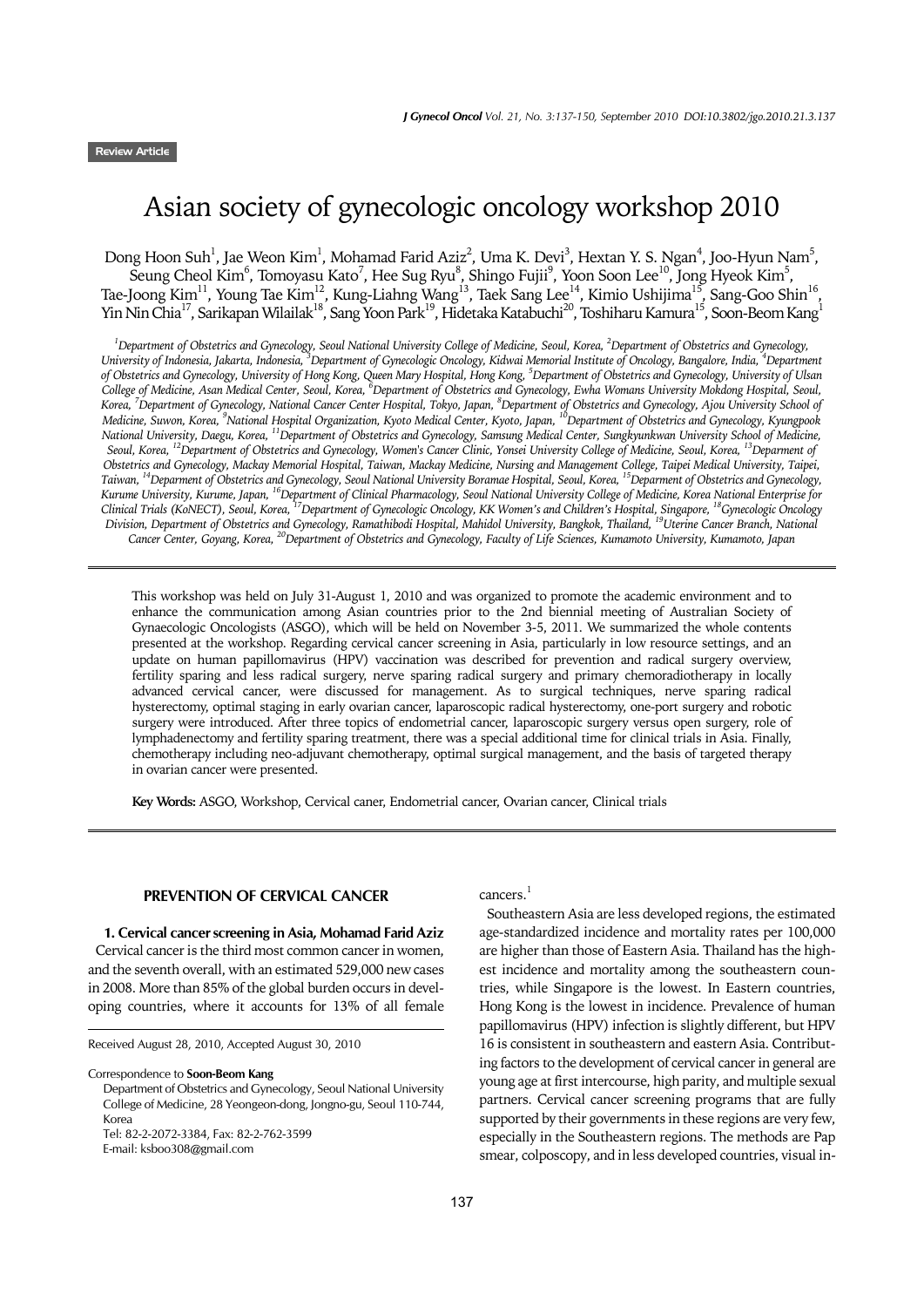spection with acetic acid followed by cryotherapy is more favored. The last procedure is known as "See and Treat." Targeted age-groups and interval of screening are slightly different in each country.

#### **2. Screening in low resource setting, Uma K. Devi**

Cervical cancer is the most common cancer among women in developing countries. Cervical cancer accounted for 493,000 newly diagnosed cases, 1.4 million prevalent cases and 273,000 deaths worldwide in the year 2002. Of these, more than 80% occurred in the low- and medium-resource countries in South & Southeast Asia, Sub-Saharan Africa, and South & Central America. $^2$  Unfortunately, these low resource countries have access to less than 5% of the global cancer treatment resources. $^3$  Estimated age-adjusted mortality rates due to cancer of the uterine cervix exceed 10 per 100,000 women in most developing countries, with rates exceeding 25 per 100,000 in East African countries, as opposed to less than 5 per 100,000 women in most developed countries.

The purpose of cervical cancer screening is to decrease the morbidity and mortality associated with a specific disease through early detection. This aim is achieved through the performance of cost effective tests applied to an asymptomatic population that is at significant risk for the disease. Cytology screening has been largely responsible for the significant decline in the burden of cervical cancer in developed countries in the last five decades, and has reduced invasive cervical cancer rates by 74%.

The Pap test is yet to be effectively implemented in many developing countries, or has failed to reduce cervical cancer burden to an appreciable extent in some developing countries. The apparent lack of impact of cervical cytology program and difficulties in organizing such programs in low- and mediumresource countries have prompted the search for and evaluation of alternative screening tests and paradigms that require one single or two visits, to complete the screening and diagnosis/treatment processes. However, WHO has suggested low intensity cytology/Pap test once a lifetime after 35 years at 10 year intervals, and simple visual inspection of the cervix to organize cytology for the control of cervical cancer in developing countries. As this method of visual inspection did not detect microscopic disease, it was considered inadequate.<sup>4-6</sup>

Hence, various strategies have been devised as an alternative to appropriate technologies in cervical cancer screening for low resource settings, for example, visual inspection with acetic acid (VIA), $^{7,8}$  visual inspection with Lugol's iodine (VILI), combination of VIA and VILI, cervicography, "See & Treat" techniques using diathermy, cryosurgery, and the HPV test.<sup>9-11</sup>

Although the sensitivity of VIA ranged between 66% and 96%, and specificity between 64% and 98% in a low resource setting, it is difficult to ensure screening at regular intervals, so a single screening test will be a good option, or a HPV test at a ten year interval is another alternative proposal.

In conclusion, attempts to screen in low resource settings

have yet to determine the optimal screening strategy, or to demonstrate a significant reduction in mortality due to these efforts. The impact of future screening strategy at low resource settings require further exploration, and until then VIA and HPV testing may be considered as another option.

#### **3. Update on HPV vaccination, Hextan Y. S. Ngan**

Cervical cancer vaccines are prophylactic vaccines preventing infection of HPV types 16 and 18 which are associated with about 70% of cervical cancer worldwide. So far, 100% and more than 90% efficacy in preventing CIN2/3 was shown by both the bivalent and quadrivalent vaccines in their phase II and III studies, respectively.12,13 Also, a decrease in abnormal cytology, need for colposcopy referral or treatment were shown in the phase III trial. No excessive serious adverse events over controls were seen in both vaccines. Post-marketing surveillance showed that for both vaccines were safe.

Several issues arise on further analysis of trial data or new trials which showed there was evidence of cross-protection to other non-targeted HPV types; the apparent waning of antibody levels in HPV 18 in the quadrivalent vaccine, the antibody assay using the same method on both vaccines, efficacy in adult women, and apparent efficacy in women previously infected by HPV.

Sub-group analysis showed 68-70% efficacy in preventing CIN caused by HPV 31 for both vaccines, and almost 100% for HPV 45 in bivalent vaccines. Since the trial was not powered or designed for assessment of efficacy to non HPV 16 and 18, these results had to be interpreted with care. Since the protection is not complete and the duration of protection is yet to be determined, the exact benefit of cross-protection is difficult to define. However, the theoretical advantage of significant prevention of HPV 45 is in the prevention of adenocarcinoma, which is not easy to detect by conventional cytology screening. A properly designed randomized control trial is needed to determine the impact of cross-protection on adenocarcinoma. The new development of multivalent vaccines may provide more protection than the current vaccines.

Long term follow-up of antibody levels for HPV 16 and 18 after 8.4 years still showed more than 10- fold levels above the baseline in the bivalent vaccine.<sup>14</sup> For the monovalent HPV16 vaccine, high levels were seen after more than 9 years. While the antibody of HPV18 seems to have declined to the level of natural infection in the quadrivalent vaccine, it could be due to the method of assay based on one epitope only. One study using same method, pseudovirion-based neutralizing assay, in monitoring antibody levels showed significantly higher antibody levels after bivalent than quadrivalent vaccines, which may be due to the new adjuvant ASO4 in the bivalent vaccine.<sup>15</sup> However, both vaccines showed substantially high levels of antibody response over natural infection. Based on mathematical models of the decline of the antibody over the years, boosters may not be needed for at least 20 years.

Since registration data was based on efficacy trials in 16-26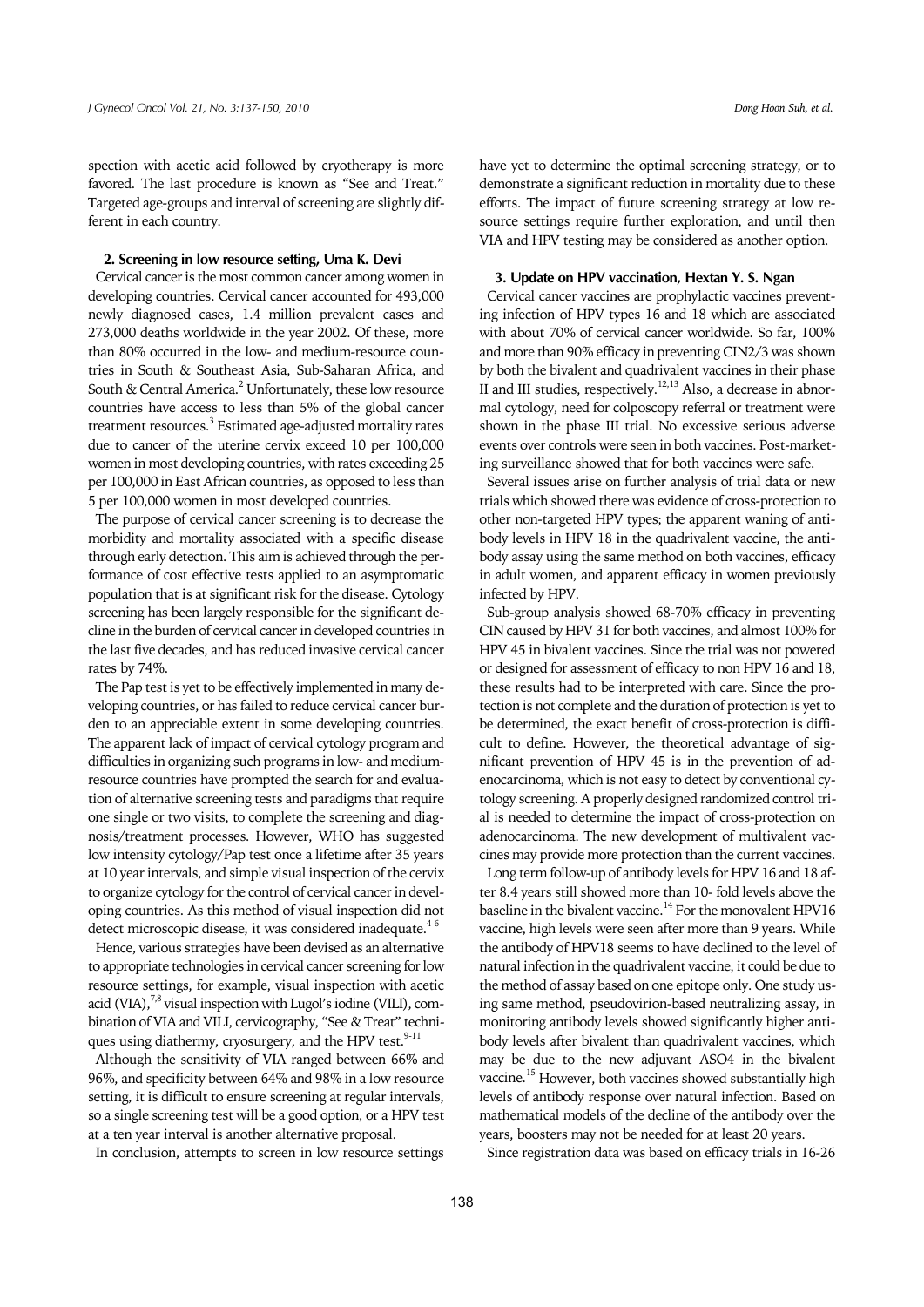years of age and bridging immunological response study of adolescence, efficacy on adult women was performed for data in supporting registration up to 45 years of age.<sup>12,16</sup> The quadrivalent vaccine trial in 24-45 year old women showed 83% efficacy in preventing persistent infection, CIN or external genital lesion (EGL).<sup>17</sup> The bivalent vaccine trial in women 24-45 years showed efficacy in preventing persistent infection. Both studies showed no increase in SAE. Thus, vaccinating adult women is effective and safe.

In the sub-group analysis, women who were HPV negative but seropositive showed significantly lower persistent infection and CIN rates in the vaccinated arm when compared to the control arm.18 Though again this observation was not in the original design of the trial, the high antibody response after vaccination in previously infected women with a low natural infection antibody titre seems to be effective in preventing HPV re-infection.<sup>12</sup> Though the incidence of infection is decreasing with increasing age, new infections were still found in older women and these women may benefit from vaccine protection. Furthermore, recent epidemiology studies showed that in some regions of the world, a second peak of HPV infection was found in women, suggesting that there is certain benefit in vaccinating sexually active adult women.<sup>19</sup> However, it is difficult to predict the degree of protection in these women.

To conclude, evidence so far showed that both the bivalent and quadrivalent vaccines are effective and safe and should be considered for population vaccination of girls/adolescence before sexual exposure. Vaccination of adult women may have some benefits that need individual counseling. Cervical cancer screening is still required as the protection after vaccination is not complete.

# **NEW TRENDS IN CERVICAL CANCER MANAGEMENT**

## **1. Radical surgery overview, Jong Hyeok Kim/Joo-Hyun Nam**

Radical hysterectomy is a well established standard surgical management for early stage cervical cancer. This operation yields 5-year survival rates of 75-90% in most cases. After its introduction in the management of early stage cervical cancer over 100 years ago, surgical technique, anatomic detail, and classification of this surgery are continuously evolving.

For the first time, Sharma et al.<sup>20</sup> introduced radical extirpation of the parametria with a vaginal approach in the management of early stage cervical cancer. And then, Wertheim developed the abdominal radical hysterectomy, and this led to the near abandonment of the vaginal radical hysterectomy.<sup>20</sup> However, the mortality rate after abdominal radical hysterectomy was as high as 40% at that time. Therefore, the use of abdominal radical hysterectomy decreased with the introduction of radiation therapy in the management of cervical cancer.

In the 1940s, Meigs reintroduced the Wertheim's abdominal

radical hysterectomy, combining it with complete pelvic lymph node dissection to increase its therapeutic efficacy. In addition, the advances in antibiotics, anesthetic techniques, and surgical techniques reduced morbidity and mortality associated with abdominal radical hysterectomy to acceptable levels. Therefore, the Meigs procedure became the standard of care in western countries.

Besides the Meigs procedure, the Wertheim's operation has been modified many times by several surgeons to improve both anatomic detail and radicality. Among them, Okabayahi in Japan sought to improve the technique by developing a more radical removal of tissue than advocated by Wertheim. Okabayashi's method is characterized by wide extirpation of parametrial tissue and a rather novel separation of the posterior leaf of the vesicouterine ligament. The techniques employed, and the results of Okabayashi's radical hysterectomy, were first reported in 1921, and this method became standard for radical hysterectomy in Japan. $^{21}$  In the 1950s, Mitra used an extraperitoneal pelvic lymph node dissection, and Dargent introduced laparoscopic pelvic lymph node dissection in combination with radical vaginal hysterectomy, and this made vaginal radical hysterectomy to be looked at with renewed interest. Recently, with the advances in the laparoscopic surgical techniques and instruments, total laparoscopic radical hysterectomy has been a minimally invasive alternative to the abdominal radical hysterectomy.20 Robotic radical hysterectomy is more widely accepted in the management of early stage cervical cancer. Other recent advances in the surgical management of early stage cervical cancer include nerve-sparing radical hysterectomy and fertility-sparing radical trachelectomy.<sup>22</sup> The major merit of these operations is to improve the functional outcome and quality of life.

## **2. Fertility sparing and less radical surgery, Seung Cheol Kim**

In the past, a diagnosis of early stage invasive cervical cancer would usually lead to infertility because of the recommended treatment, a radical hysterectomy with bilateral pelvic lymphadenectomy for stage IA2-IB1 cervical cancer. This sometimes includes radiation therapy and/or chemotherapy. Over the past decade, there has been an increased focus towards fertility preservation in the treatment of cervical cancer, since about 15% of all cervical cancers and 45% of surgically treated stage IB cancers occur in women under 40 years of age. These women represent the subset of patients who are candidates for fertility preservation if they are identified as having a low risk of recurrence and a low risk of lymph-node involvement.

The majority of experience with fertility sparing in cervical cancer has been with radical vaginal trachelectomies (RVT). RVT with laparoscopic pelvic lymphadenectomy is a fertility-preserving procedure that has recently gained worldwide acceptance as a method of surgically treating small invasive cancers of the cervix. $^{23}$  Since the original description of RVT by Daniel Dargent in 1994, over 500 cases of utilization of this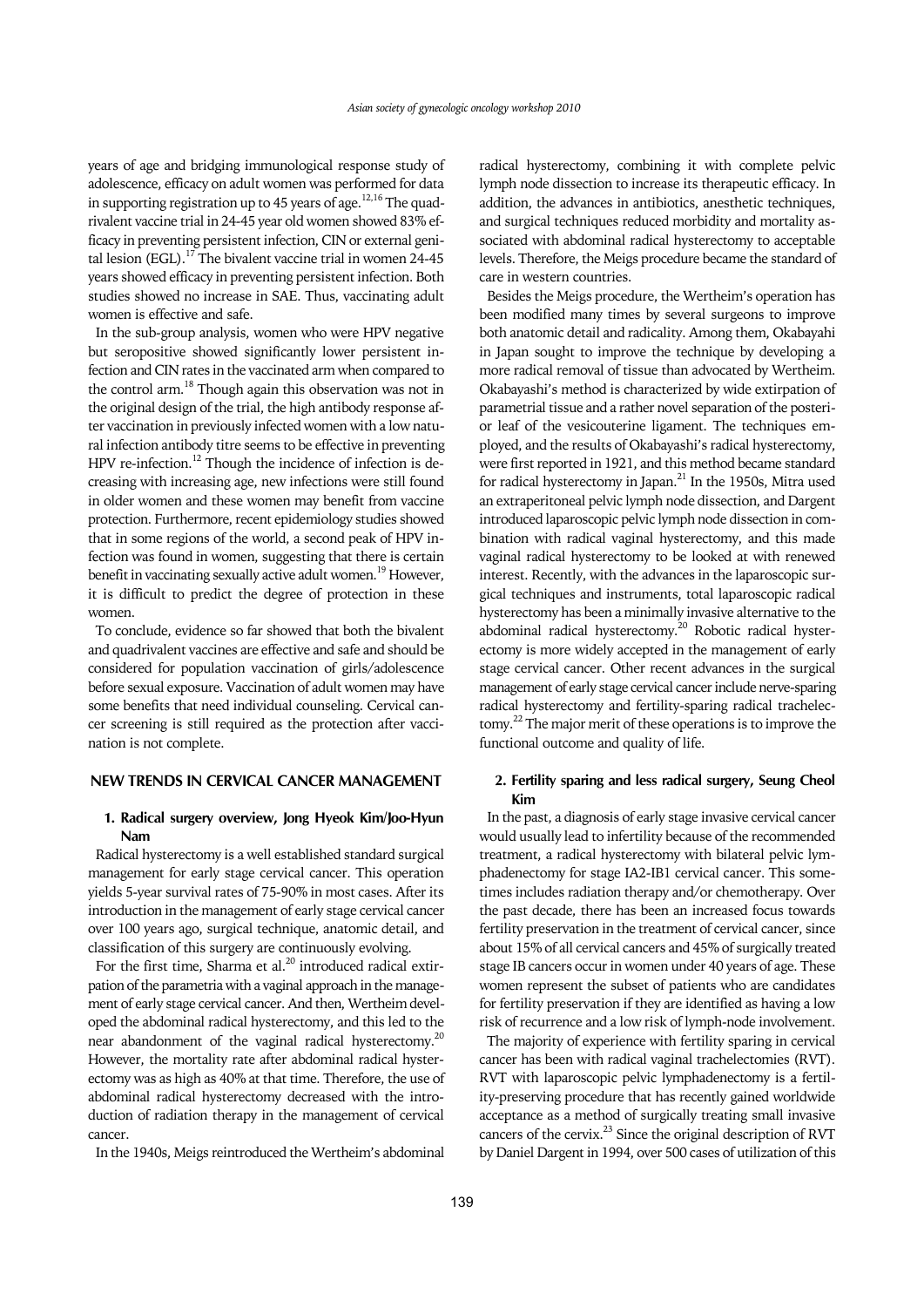technique have been reported in the literature, with over 100 live births reported following this procedure. The morbidity associated with RVT is low, with a tumor recurrence rate of 5% and a mortality rate of  $3\%$ .<sup>24</sup> The current literature indicates no difference in the rate of recurrence with this technique compared with radical hysterectomy, when proper selection criteria are used. In Korea, there is a recent study showing that laparoscopic radical trachelectomy is a safe and useful alternative to radical hysterectomy by Kim et al. $^{25}$  in 2010.

The radical abdominal trachelectomy (RAT) is very similar to the radical hysterectomy (RH), making it a more accessible procedure for surgeons trained in radical pelvic surgery. Experience with RAT has been limited in comparison to RVT, but does offer another fertility-sparing option for young women with cervical cancer.<sup>26</sup> The similar approach of this technique to RH makes it more accessible to surgeons who are not well trained with radical vaginal surgery, and additionally can be used with larger tumors, or with vaginal anatomy that prohibits the applicability of the  $RVT.^{27}$ 

Neoadjuvant chemotherapy (NACT) can reduce the tumor size prior to fertility-sparing surgery.<sup>28</sup> NACT combined with conization and pelvic lymphadenectomy has also led to successful pregnancies. It should be noted that alkylating agents such as ifosfamide and cisplatin may be detrimental to ovarian follicles, and less gonadotoxic regimens should be evaluated in the future. Approximately 65% of patients do not have any residual cancer in the trachelectomy specimen after a diagnostic cone. Additionally, the rate of parametrial involvement in patients with tumor size  $\leq$  2 cm, negative pelvic nodes, and depth of invasion  $\leq 10$  mm is only 0.6%.<sup>29</sup> This highlights the question as to whether less aggressive surgery provides similar effectiveness to RVT. Large conization or simple trachelectomy with pelvic lymphadenectomy might be an alternative for early stage low volume disease. The use of simple trachelectomy or cone biopsies for fertility sparing also warrants further investigation, which can be combined with NACT, as previously described. This will obviously require strict selection criteria to avoid recurrences and deaths in this group of highly curable patients.

The treatment of cervical cancer has evolved over the past 10 years, with gradual abandonment of radical surgery in favor of more conservative techniques for young women wishing to preserve fertility. RVT is now well established as a safe a feasible procedure for this patient population, with low morbidity, recurrence, and mortality rates.<sup>30</sup> As more experience with this procedure help to further delineate patient selection criteria and prognostic factors for adjuvant treatment, other additional fertility-sparing options continue to evolve. The use of RAT in selected patients has increased, in addition to more conservative methods of fertility sparing such as simple trachelectomy or cone biopsy, with or without NACT. Continued research in these areas will determine the safety and feasibility of these potential procedures, which will help

give more treatment options for young women with early stage cervical cancers.

## **3. Myths and facts about nerve-sparing radical hysterectomy, Tomoyasu Kato**

Autonomic nerve damage during surgery is thought to play a crucial role in the etiology of bladder dysfunction, sexual dysfunction, and colorectal motility disorders that are seen in patients after radical hysterectomy.<sup>31</sup> Though it is only recent that nerve-sparing radical hysterectomy has been introduced to western as well as to Asian countries, the concept of preservation of autonomic nerves during radical hysterectomy has now become the standard in many onco-gynecological centers in the world.

Pelvic organ function is organized by both the central and peripheral nervous system. For instance, the lower urinary tract is innervated by 3 sets of peripheral nerves involving the parasympathetic nerves from the sacral plexus, sympathetic nerves from the lumbar plexus, and somatic nervous systems such as the pudendal nerves. These nerves contain afferent sensory as well as efferent motor axons. Multiple reflex pathways organized in the brain and spinal cord mediate coordination between the urinary bladder and urethra.

These autonomic nerves can be dissected during the different phases of radical hysterectomy.<sup>22</sup> A level of nerve preservation is classified into 4 levels: non-touch, exposure, partial preservation, and dissection. From a point of view on nerve preservation, non-touch preservation provides a high quality of life. Simple and modified radical hysterectomy may obtain non-touch preservation of autonomic nerves, however they compromise radicality. To achieve a good balance between radicality and retaining pelvic function, we perform exposure or partial preservation of these autonomic nerves as follows:

#### **1) Preserving the hypogastric nerves (HGN)**

Developing the pararectal space between the ureter and the internal iliac vessels, HGN running along the rectum is to be identified. The ureter is separated from the retroperitoneum and this tissue plane is kept facing downwards. This tissue plane corresponds to the anterior renal fascia, which includes the HGN and the pelvic plexus (PP).

## **2) Preserving the parasympathetic nerve (PSN)**

The cardinal ligament (CL) is dissected immediately above the middle rectal artery as close as possible to the pelvic sidewall. The PSN originating from S3 run to the PP dorsal to the middle rectal artery.

# **3) Preserving the pelvic plexus (PP)**

The HGN entered the PP at the anterosuperior corner. The deep uterine vein is located below the HGN. The HGN and the PP were frequently damaged during dissection of the uterosacral ligaments (USL). To diminish these nerve injuries, the medial stump of the CL should be fully mobilized above the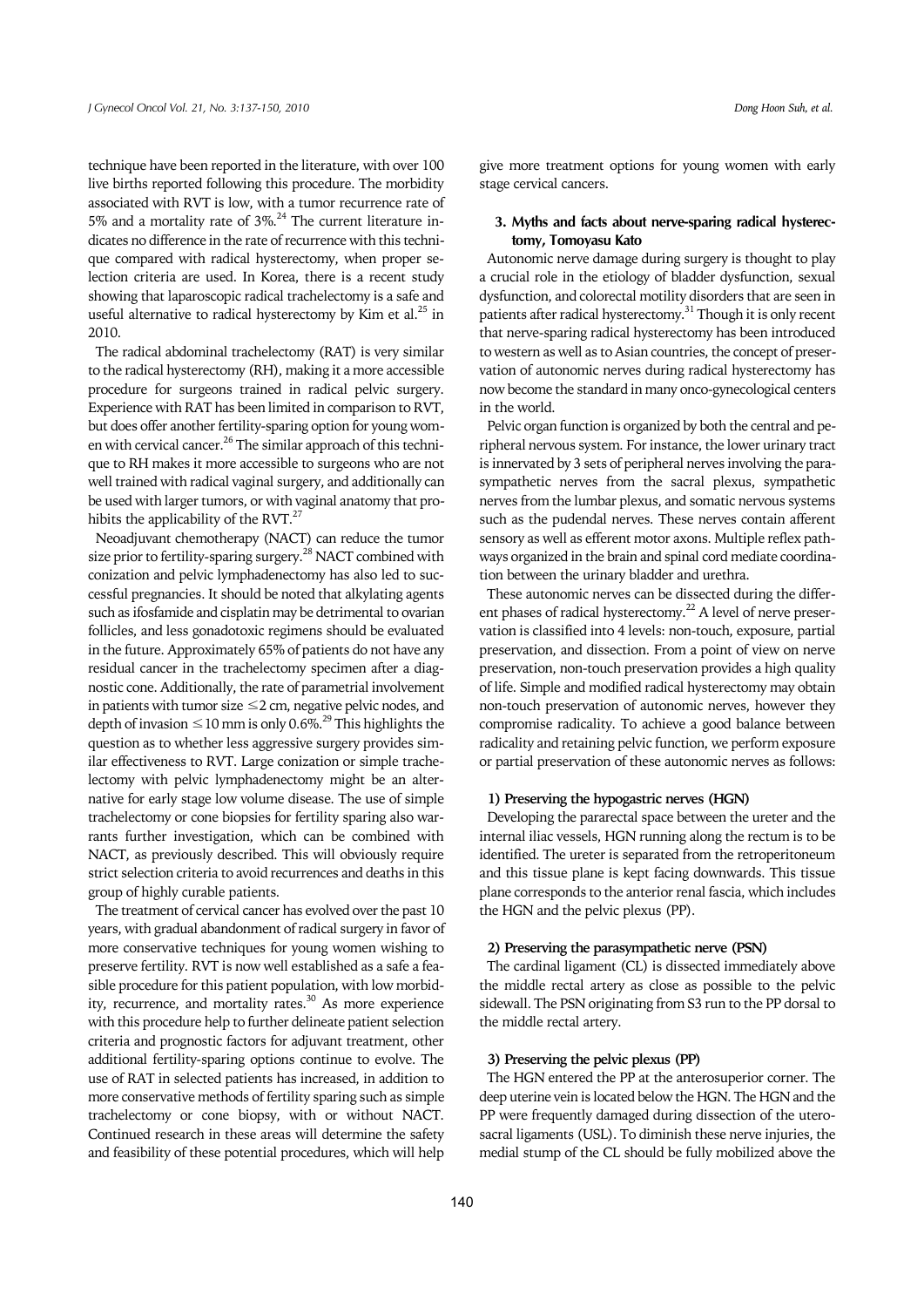HGN before dissecting the USL. In case of a tumor with deep myometrial or parametrial invasion, we dissect the USL just below the medial stump of the CL. Then the PP is preserved partially.

## **4) Preserving the bladder branches**

The bladder branches ventral to the ureter are more likely to be injured during dissection of the posterior leaf of the vesicouterine ligament for wide resection of the paracolpium and the vagina. In order to maximize preservation of the bladder branches dorsal to the ureter, the rectovaginal ligaments should be clamped using right angle forceps not to involve them and be cut.

Through our method, even patients with partial preservation showed recovery to a postvoid residual urine volume less than 50 mL at a median of 24 days postoperatively.

Autonomic nerves are vulnerable to damage due to pressure from surgical retarctors, extension stress with taping, thermal injury by an energy source and/or direct injury with electrical scarpels. Both an understanding of the precise neuroanatomy and a gentle handling of the autonomic nerves are important to obtain a good balance between oncologic outcome and quality of life (QOL) after nerve-sparing radical hysterectomy.

## **4. Primary CCRT in locally advanced cervical cancer, Hee Sug Ryu**

While radiotherapy has been established as the primary mode of therapy, it has been shown that radiotherapy alone is accompanied by a high failure rate in patients with large-sized lesions, or in patients at risk for recurrent disease after surgical treatment. These findings have led to the development of combination radiotherapy and chemotherapy, the presently widely employed concurrent chemoradiotherapy (CCRT).

After Fu $^{32}$  proposed the enhanced effect of the radiotherapy acting as a radiosensitizer, and the systemic effect of preventing distant metastasis of the cervical cancer, the results of 5 randomized prospective studies regarding the role of CCRT in cervical cancer patients were published between 1999 and 2000, and all 5 studies showed that platinum-based (cisplatin) CCRT decreased local and distant metastasis rates, and thus increased survival by 30% to 50%. It was also concluded that CCRT increased survival by approximately 40% compared to radiotherapy alone.<sup>33-36</sup>

Since then, CCRT has become the mainstay treatment modality for all cervical cancer patients requiring radiotherapy, and CCRT is provided largely for the following two groups of patients: 1) primary CCRT without surgery for patients with large-sized stage Ib tumors and stage IIb-IVa locally advanced disease, and 2) postoperative adjuvant CCRT for patients at high risk of treatment failure after radical hysterectomy.

In 2007, regarding the efficacy of CCRT for the controversy of the treatment of stage Ib2 cervical cancer, the results of a multicenter study which was performed by the Korean Gynecology Oncology Group (KGOG) was published, which

retrospectively investigated the survival rates of various modes of therapy for stage Ib2 cervical cancer patients during the past 10 years in Korea. $37$  This report concluded that survival rates were the best among patients who underwent postoperative adjuvant CCRT, while the worst in radiotherapy only. Since 2005, the KGOG has been conducting a prospective study in an attempt to ascertain the effectiveness of paclitaxel and carboplatin as a CCRT regimen for patients with high risk factors for recurrent disease after radical hysterectomy. We have to wait until the study will mature.

We have found in this review that CCRT is a widely used regimen in the treatment of patients with cervical cancer, and that it is effective. While combination chemotherapy is associated with increased toxicity, the toxicities are generally easily manageable. The weekly regimen containing cisplatin was associated with the least toxicity of all the regimens reviewed. We did not find any significant difference in disease free survival between the weekly and monthly chemotherapy regimens for locoregionally advanced stage IIb-Iva cervical cancer, but there was a tendency for improved survival in patients who received monthly chemotherapy.

# **SURGICAL TECHNIQUE**

## **1. Nerve sparing radical hysterectomy, Shingo Fujii**

Since Ernst Wertheim introduced radical hysterectomy in 1911, several different types of modifications have been made on radical hysterectomy. In western countries, radical hysterectomy classified by Piver, Rutledge and Smith as the class III is believed as the standard procedure of radical hysterectomy. However, in eastern countries, particularly in Japan, the Okabayashi method is the standard procedure of radical hysterectomy. Both methods separate the anterior leaf of the vesico-uterine ligament, but there is a different concept on the separation of the posterior leaf of the vesicouterine ligament. The class III method divides the paravaginal tissues together with the posterior leaf of the vesicouterine ligament and the paracolpium (vaginal blood vessels). In contrast, the Okabayashi method separates and divides the posterior leaf of the vesicouterine ligament intentionally and then the paracolpium is isolated and divided, respectively. The latter procedure enables the surgeon to separate the bladder with the ureter completely away from the lateral side of the cervix and vagina and allows easy resection of any vaginal length deemed appropriate for the optimization of the radical hysterectomy. However, both types of radical hysterectomy have been often associated with severe bladder dysfunction and colorectal motility disorders.

The uterus, vagina, urinary bladder, and rectum are innervated by a motor and sensory autonomic nerve supply, both of sympathetic and parasympathetic origin. The sympathetic fibers come from T11-L2 which forms the superior hypogastric plexus. The parasympathetic fibers come from S2, 3, and 4 at the pelvic wall as the pelvic splanchnic nerve.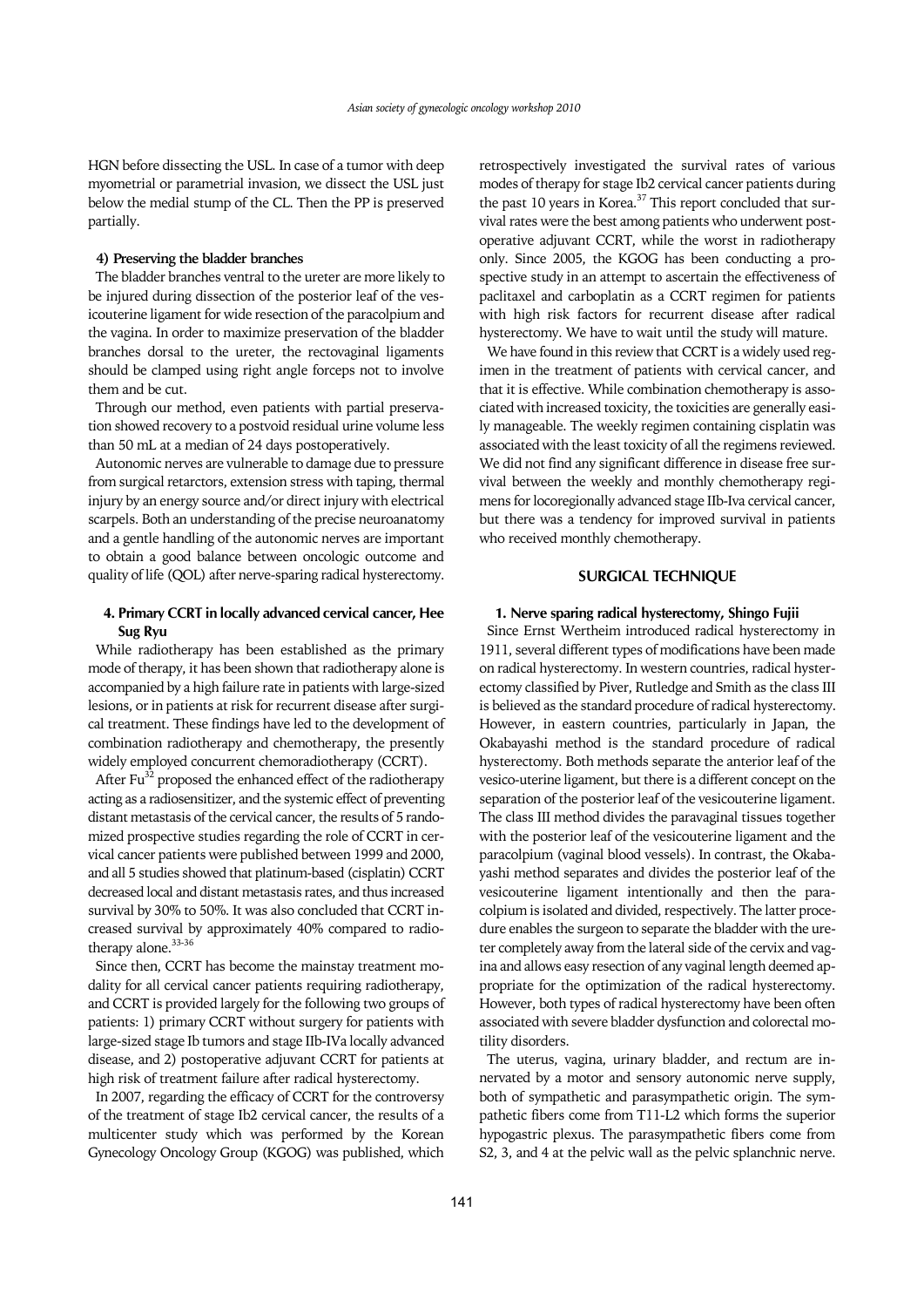These fibers merge and form the inferior hypogastric plexus which branch to innvervate the uterus and the urinary bladder. It has been reported that during radical hysterectomy the hypogastric nerve is often sacrificed when the surgeon divides the uterosacral ligament and rectovaginal ligament, the pelvic splanchnic nerve when the surgeon divides the deep uterine vein in the cardinal ligament, and the bladder branch of the pelvic nerves when the surgeon ligates and divides the paracolpium.<sup>38</sup>

However, the anatomy of the inferior hypogastric plexus encompassing the hypogastric nerve, the pelvic splanchnic nerve and the bladder branch/the uterine branch from this plexus is complicated and is not easy to appreciate during the surgery. In order to accomplish nerve-sparing radical hysterectomy, it is absolutely necessary for us to reveal the inferior hypogastric plexus and to transect only the uterine branch from the inferior hypogastric plexus. By this procedure we can preserve the hypogastric nerve, the pelvic splanchnic nerve and the bladder branch from the inferior hypogastric plexus.

We have recently reported how to identify the inferior hypogastric plexus.<sup>22,38</sup> As well as these papers, the paper on the anatomy of the vesico-uterine ligament (anterior/posterior) that we previously published shall be helpful for the understanding of the whole anatomy of the inferior hypogastric plexus.

# **2. Optimal staging in early ovarian cancer, Dae Gy Hong/ Yoon Soon Lee**

The primary treatment for early stage epithelial ovarian cancer is surgical, and patients should undergo total abdominal hysterectomy, bilateral salpingo-oophorectomy, and surgical staging. Fertility preservation operation in early stage ovarian cancer is recommended for patients who have undergone a through staging operation and for whom there is no evidence of spread beyond the ovary, otherwise abdominal hysterectomy and bilateral salpingo-oophorectomy are appropriate therapy. $39$ 

The uterus and the contralateral ovary can be preserved in women with stage Ia, grade 1 to 2 disease who desire to preserve fertility. For patients whose disease is more poorly differentiated or in whom there are malignant cells either in ascitic fluid or in peritoneal washings, complete surgical staging must be performed.

Despite the prognostic relevance of lymph node metastasis, there is a great debate about the role of pelvic and para-aortic lymph node dissection.<sup>40</sup> In early ovarian cancer, lymph node dissection is required to make an accurate clinical stage according to the FIGO classification and to select adequate adjuvant therapy. But the survival benefit of pelvic and para-aortic lymph node dissection in early ovarian cancer is controversial.

There have been no randomized trials published to date to compare the laparoscopic surgical staging of presumed early ovarian cancer with conventional open staging. Now, the fea-

sibility and safety of laparoscopic staging early ovarian carcinoma have been established.41 The tumor control and survival of minimal access surgery in early ovarian cancer have not been compared with conventional open procedures by randomized study. Impaired survival compared with conventional open treatment has not been demonstrated for any laparoscopically treated malignancy.<sup>42</sup>

Although ongoing surveillance, attention to technique, and appropriate management of port sites are mandatory, the laparoscopic management of early ovarian cancer seems to be justified by the significant reduction in morbidity, hospital stay, and recovery time that result from this surgical approach and by lack of any solid evidence that if used properly by qualified individuals it does not harm.<sup>42</sup>

In conclusion, primary surgical staging is the standard procedure in early ovarian cancer but some considerations must be given to the variable situations. Although laparoscopic staging for ovarian cancer is controversial, it may be an alternative approach for early ovarian cancer.

#### **3. Laparoscopic radical hysterectomy, Jong Hyeok Kim**

Laparoscopic surgery has many benefits over conventional abdominal approach. These include less postoperative pain, improved cosmetics, less blood loss, shorter recovery time, shorter length of hospital stay, and shorter time interval to adjuvant therapy without increase in complications or morbidity. In addition, it appears that the risk of cancer recurrence does not increase with a laparoscopic approach. With advances of laparoscopic instruments and surgical skills, laparoscopic surgery also has been adopted in the surgical management of early cervical cancers.

Laparoscopic radical hysterectomy (LRH) for the treatment of patients with early cervical cancer was first described in the early 1990s, but the acceptance of LRH has been slower than other laparoscopic oncologic surgical techniques and the use of LRH was limited to the patients with small tumor because of its technical difficulty and diversity of surgical techniques.

However, with increasing experience, standardization of technique, and advances of laparoscopic instruments, the indication of LRH is extending to almost all patients with early cervical cancer, and LRH is becoming a dominant paradigm in the surgical management of early cervical cancer.<sup>43</sup> According to the currently existing data in the literature reported by several expert surgical teams through the world, there is no doubt that LRH is feasible and safe both surgically and oncologically.44 The rate of conversion to laparotomy was extremely low and the surgical safety profile was comparable to that of abdominal radical hysterectomy (ARH). The surgical outcomes were even more favorable in terms of operating time, estimated blood loss, transfusion requirement, postoperative complication rate, postoperative recovery, cosmetic results, and patients' satisfaction. The local radicality and lymph node yield were also similar to those of ARH, and the recurrence rate and survival rate after LRH were also equiv-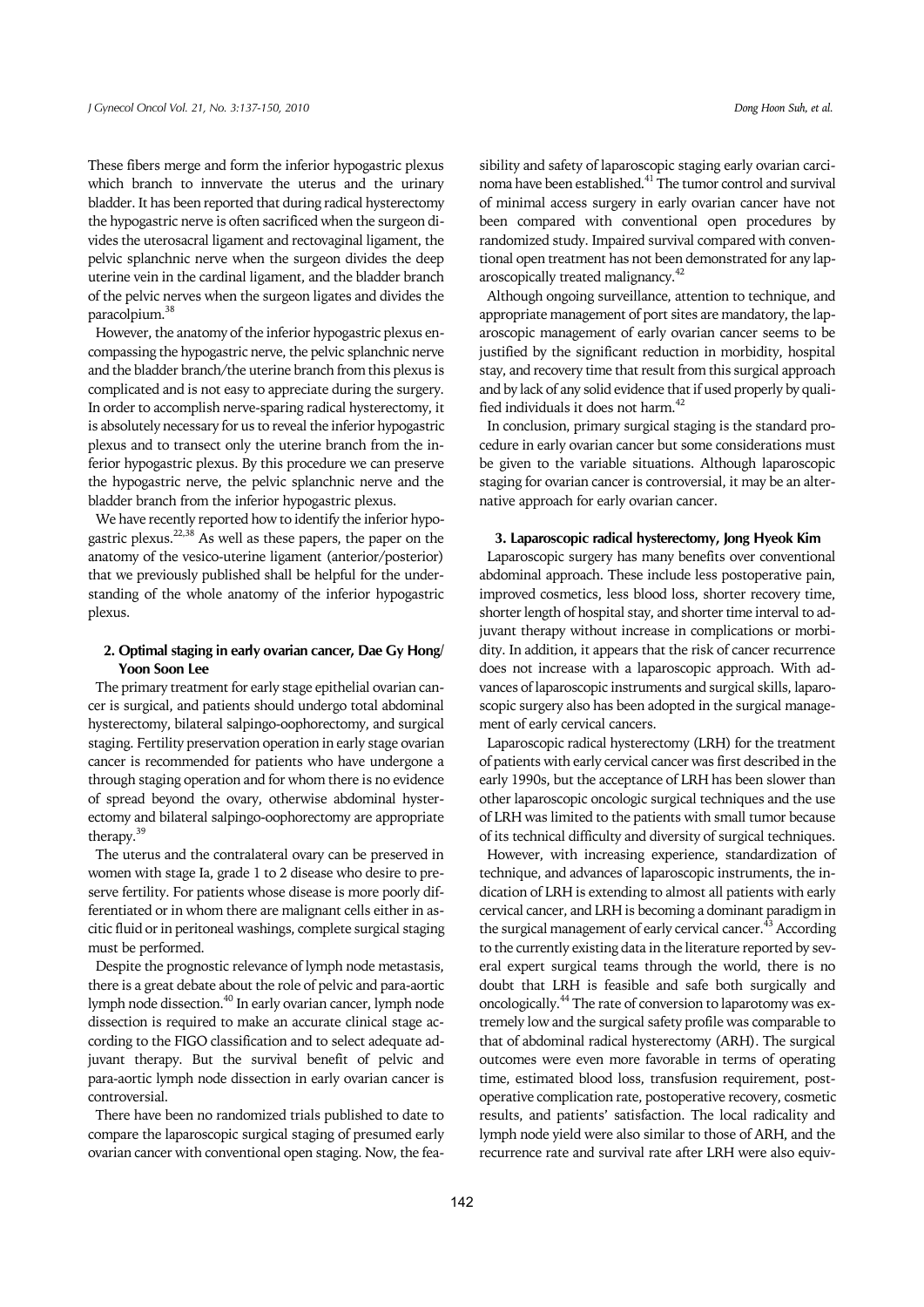alent to those of ARH. Although the best way to evaluate the feasibility and safety of LRH is to compare LRH with ARH in a randomized controlled trial (RCT), such a study is nearly impossible nowadays because patients will refuse to participate in the study if they were randomized to the open surgery group. Many gynecologic oncologic surgeons believe that LRH can be safely performed in almost all patients with early cervical cancer without decrease in survival of patients, and the surgical outcomes are superior to conventional open surgery if the surgery is performed by an experienced laparoscopic surgical team.<sup>45</sup>

During the last 13 years, LRH has been performed in over 500 patients with early cervical cancer in our department. We have found that the surgical and oncologic outcomes were similar or even better compared to ARH. We strongly believe that laparoscopic surgery should be the preferred standard surgical management for early cervical cancer, and gynecologic oncologic surgeons should do their best to improve laparoscopic surgical techniques.

## **4. One-port surgery, Tae-Joong Kim**

Single-port access (SPA) laparoscopic surgery is evolving as new instruments become available. The advantages over traditional multi-port laparoscopic surgery with regard to morbidity, good cosmetic results and less postoperative pain are documented,46 but these advantages should be evaluated in well-designed prospective trials. There are some published reports of SPA laparoscopy utilized to treat benign gynecologic disorders.<sup>47</sup>

However, there are few reports on the use of SPA laparoscopy in gynecologic cancers. For now, SPA is considered for risk-reducing salpingo-oophorectomy, total hysterectomy for precancerous lesions, and staging operation for early stage ovarian/endometrial cancer. Fader et al. reported the feasibility of SPA in treating a variety of disease processes.<sup>48</sup> Of thirteen patients who had SPA surgery performed, 9 were done laparoscopically and four robotically. Procedures included endometrial cancer staging (n=1), ovarian cancer staging (n=1), retroperitoneal pelvic lymph node dissection (PLND, n=1), risk-reducing extrafascial hysterectomy/bilateral salpingo-oophorectomy (BSO, n=2) and BSO alone  $(n=5)$ , and an ovarian cystectomy  $(n=1)$  and BSO  $(n=2)$  for complex adnexal masses. All procedures were successfully performed via a single incision and no post-operative complications occurred.

We have two cases of SPA laparoscopic staging operations in the video clips - one was BSO, laparoscopy-assisted vaginal hysterectomy (LAVH), bilateral PLND, infracolic omentectomy, and washing cytology in borderline ovarian tumor, and the other was LAVH, BSO, PLND with washing cytology in endometrial cancer (video clip available at the ASGO homepage). The number of harvested pelvic lymph nodes were 23 and 19, respectively, and there were no intraoperative or postoperative complications. SPA laparoscopic staging may be

performed in selected patients. The efficacy, safety, and potential benefits of this technique should be evaluated in further trial.

#### **5. Robotic surgery, Young Tae Kim**

Operative laparoscopy was initially developed in the field of gynecology earlier on and the advent of laparoscopic surgery led to advances in general surgery as well. In the last few years, a number of articles have been published on the performance of surgical procedures using the robot-assisted laparoscopy.49-51 The shortcomings of conventional laparoscopy have led to the development of a robotic surgical system and the future of telerobotic surgery is not far away, enabling a surgeon to operate at a distance from the operating table.

The complete loss of tactile sensation is often quoted as a big disadvantage of working with robotic systems. Although the first generation da Vinci Robotic surgical system provided improved imaging and instrumentation, the absence of tactile feedback and the high cost of the technology remain as limitations. New generations of robotic surgical systems have been developed, allowing visualization of preoperative imaging during the operation. Though the introduction of robotics is very recent, the potential for robotics in several specialties is significant. However, the benefit to patients must be carefully evaluated and proven before this technology can become widely accepted in the gynecologic surgery.

# **ENDOMETRIAL CANCER**

# **1. Laparoscopic surgery versus open surgery in endometrial cancer, Kung-Liahng Wang**

Surgery has been the primary treatment of choice for endometrial cancer since the adaptation of FIGO surgical staging in 1988. However, the extent of operation depends not only on various disease characteristics, but also on the surgeon's specialties as well as the guideline of respective institutes. Several issues still remain to be clarified, including the option of radical hysterectomy, $52$  feasibility of ovarian preservation<sup>53</sup> and the necessity of high para-aortic lymph node dissection. $54$ Alternatively, laparoscopic management of gynecologic malignancy has received much attention and given rise to considerable debates in the past decade.<sup>44,55,56</sup> Of these tumors, early endometrial cancer is probably the one with the least concern in terms of technical feasibility and disease spreading pattern. The advantages of laparoscopy have been well documented in lessening the morbidity of laparotomy, providing better visualization for delicate tissue dissection of lymph nodes, and expediting the post-operative recovery of the patients. On the other hand, important considerations such as the expertise of the surgeon, impact of positive peritoneal cytology by laparoscopy, and its performance in obese patients might limit the routine use of this procedure in endometrial cancer.<sup>57</sup>

The results of several clinical trials and retrospective studies unanimously demonstrated the safety, effectiveness and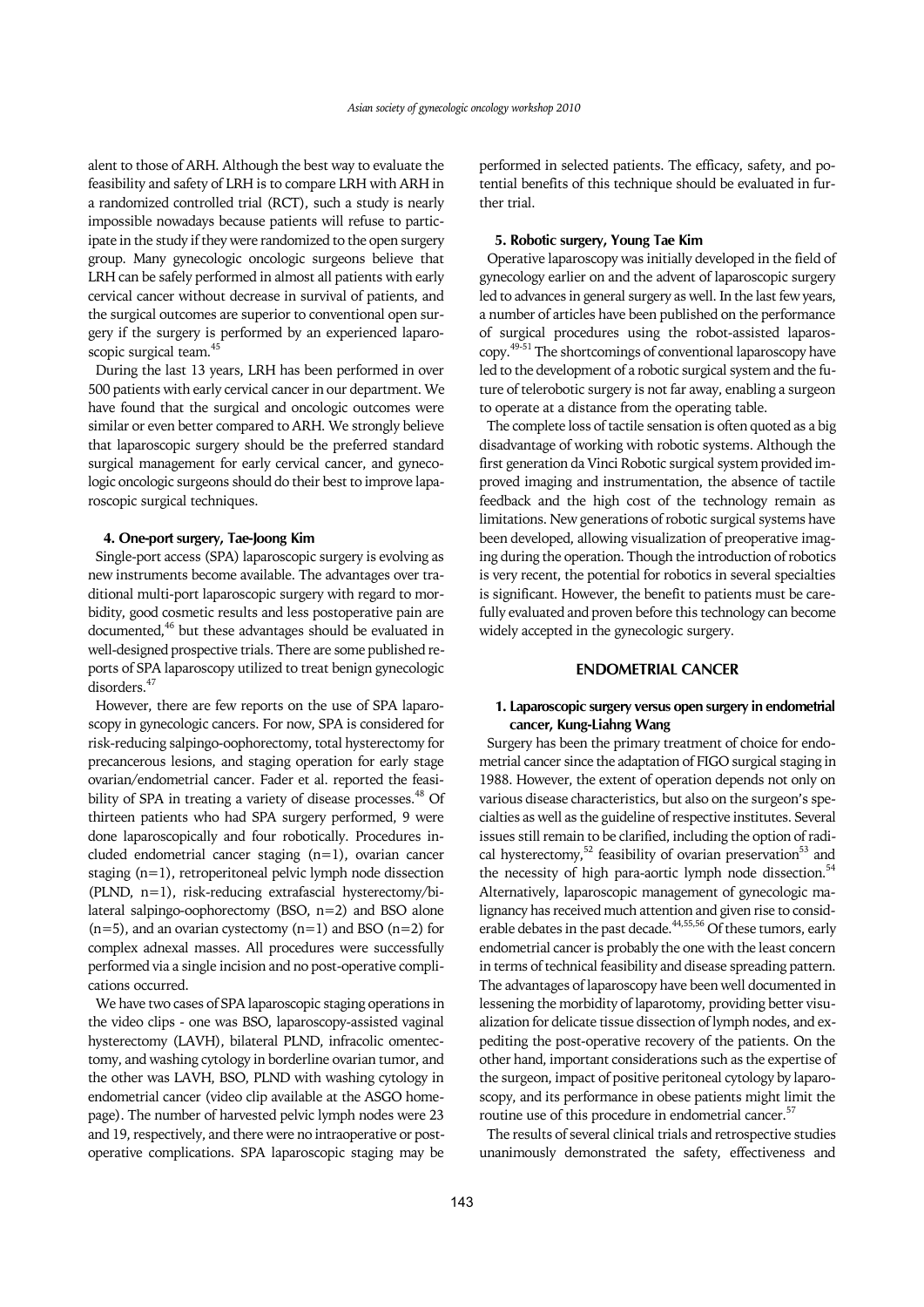short-term advantages of laparoscopy over laparotomy. A large Gynecologic Oncology Group (GOG) LAP2 phase III randomized study comparing laparoscopy versus laparotomy in endometrial cancer revealed that laparoscopic surgical staging could be performed in 76.3% of cases.<sup>58</sup> Quality of life and physical functioning were significantly improved 6 weeks post-operatively following laparoscopy. The estimated 3-year overall survivals were 89.8% and 89.9% for patients randomized to laparoscopy and laparotomy, respectively. It concluded that laparoscopic surgical staging for uterine cancer does not result in an inferior outcome for recurrence or survival; and should be considered as a standard of care for endometrial cancer. Another large randomized trial "Laparoscopic Approach to Cancer of the Endometrium (LACE)001" is still ongoing. Meta-analysis of four other RCT showed that longer operative time, lower intra-operative blood loss, and fewer post-operative complications were associated with laparoscopy, when comparing to laparotomy. There are no differences in the overall, progression-free and cancer-related survivals.<sup>59</sup>

Until mature data from the LACE trial become available and demonstrate otherwise, the application of laparoscopic surgical staging operation is considered a good alternative to laparotomy for endometrial cancer.

## **2. Role of lymphadenectomy in endometrial cancer, Taek Sang Lee**

The lack of consensus for primary surgical treatment of endometrial cancer, the most common gynecological cancer, is deplorable. Whether lymphadenectomy should be done together with hysterectomy has been debated at length and passionately. To avoid unnecessary lymph node (LN) dissection and related surgical morbidity, imaging modalities have been suggested for prediction of LN metastasis. $60$ Sensitivity and negative predictive value of MRI for LN metastasis were reported as 45% to 78% and 91% to 95%, respectively. Because of this uncertainty, MRI does not seem to be able to replace surgical staging in the prediction of LN metastasis.

Additionally, LN metastasis is highly correlated with the depth of myometrial invasion (MMI), and prediction of MMI is crucial in decisions as to whether conservative treatment should be administered to uterine corpus cancer patients. However, the sensitivity (36% to 90%) and negative predictive value (83% to 94%) of MRI in the detection of deep myometrial invasion was not satisfactory.

In 1987, Creasman et al.<sup>61</sup> reported a large scaled study of the patterns of spread in endometrial cancer. This study introduced the concept of surgical staging and specific factors including tumor grade, depth of myometrial invasion, lymphovascular space invasion (LVSI), positive peritoneal cytology, adnexal involvement, and other evidence of extra-uterine disease to predict for nodal metastases.

Trimble et al. $62$  addressed survival in 9,185 endometrial cancer patients in the National Cancer Institute Surveillance,

Epidemiology and End Results program (SEER) database. They compared patients who did and did not undergo lymphadenectomy at surgery. For stage I endometrial cancer, 5-year survival was not significantly different between the two groups. It was only in grade 3 patients that there was a significant survival difference in favor of lymphadenectomy (0.89 vs. 0.81, P1/40.011).

The recently published ASTEC surgical trial randomized just over 1400 women with endometrial carcinoma, preoperatively thought to be confined to the uterine corpus, and asserted that routine systematic lymphadenectomy was not recommended for therapeutic purposes in patients with stage I disease. However, The negative results from this trial was criticized in some points that all histologic subtypes were included, para-aortic LN dissection was optional and inconsistently harvested, an inadequate number of LNs was retrieved in 1/3 of patients, and most patients were in the low-risk group.<sup>63</sup> Recently, Todo et al.<sup>64</sup> reported in SEPAL study that the addition of paraaortic lymphadenectomy to hysterectomy and pelvic lymphadenectomy reduced the risk of death, with a hazard ratio of 0.44 (95% CI, 0.30 to 0.64;  $p < 0.0001$ ).<sup>64</sup>

A Korean multi-center retrospective study involving 758 patients surgically treated for early-stage endometrioid uterine cancer, with a median follow-up of 35 months, reported that systematic lymphadenectomy did not provide a therapeutic benefit in terms of overall survival in all of the patients, while overall survival improved only in high-risk patients.

Therefore, we suggest that systematic lymphadenectomy is effective in detecting micro or occult LN metastasis, and thus improve surgical staging and make it possible to accurately predict the prognosis at least in patients with high risk uterine corpus cancer. The greatest challenge should be continued to define and accurately detect low-risk disease.

# **3. Fertility sparing treatment for endometrial cancer, Kimio Ushijima**

As the number of younger women with endometrial carcinoma has increased, fertility-sparing treatment has received much attention.<sup>53,65</sup> Progestin has played a major role in this treatment. Nevertheless, the clinical benefit of fertility sparing treatment with progestin is still uncertain. To clarify the efficacy of fertility-sparing treatment using medroxyprogesterone acetate (MPA) for endometrial carcinoma (EC) and atypical hyperplasia (AH) in young women, we conducted a multicenter prospective study for this issue at 16 institutions in Japan.<sup>66</sup>

Twenty-eight patients having EC at presumed stage Ia and 17 patients with AH at less than 40 years of age were enrolled. All patients were given a daily oral dose of 600 mg MPA with low dose aspirin. This treatment continued for 26 weeks, as long as the patients responded. Either estrogen-progestin therapy or fertility treatment was provided for the responders after MPA therapy. Complete response (CR) was found in 55% of EC cases and 82% of AH cases. The overall CR rate was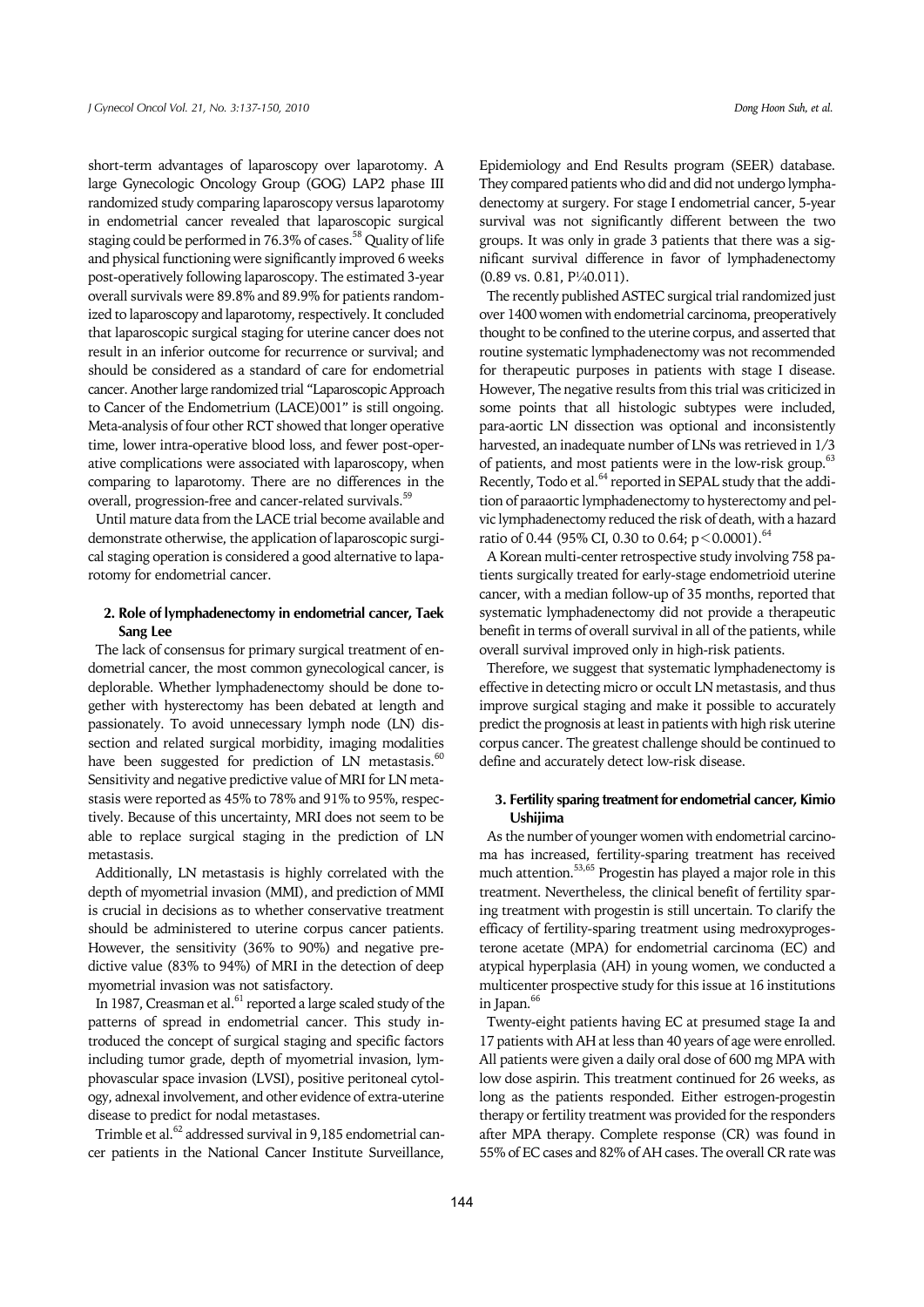67%. Neither therapeutic death nor irreversible toxicities were observed. During the 5-year follow-up period, among 20 patients hoping to conceive a child, fifteen pregnancies in 12 patients and 9 normal deliveries were achieved after MPA therapy. Eleven of 15 pregnancies were brought about by fertility treatment, and 8 of them were achieved by in-vitro fertilization and embryo-transfer program. Fifteen recurrences were found between 7 and 58 months including 9 of 14 EC (64%) and 6 of 16 AH (38%). Recurrence was seen in 72% of patients having a treatment free period and in 86% of patients without conception in spite of fertility treatment.

Four cases of ovarian malignancies (10.2%) were found in this study. In EC patients at our institution, there was a higher incidence of ovarian cancer in EC patients of less than 40 years of age (15.0%) than in patients more than 40 years of age (6.6%). Also, a high incidence of clonality difference between endometrial cancer tissue and ovarian cancer tissue was found in younger patients.

In conclusion, the efficacy of fertility-sparing treatment by high- dose MPA for EC and AH has been proven by this first prospective trial. The indication of MPA therapy should be restricted to stage 1a disease. Even in responders, close follow up with continuous Estrogen-Progesterone administration or immediate infertility treatment is required due to the substantial recurrence rate. Longer-term hormonal treatment or ovarian preservation at hysterectomy is not recommended, because these patients have a high incidence of synchronous ovarian cancer. Close communication and collaboration between the gynecologic oncologist and the reproductive endocrinologist is indispensable for patient safety and goal achievement in fertility-sparing treatment.

## **CLINICAL TRIALS IN ASIA**

## **1. Asian role in global clinical drug development, Sang-Goo Shin**

Asia has been globalized in clinical trials just since the International Conference of Harmonization (ICH) started in early 1990s. Few Southeast Asian countries appeared to be involved in the US initiated multinational trials during the mid-1990s. However, after consolidation of ICH-E5 (Ethnic factors in the acceptability of foreign clinical data) and ICH-E6 (Good Clinical Practice) guidelines, many Asian countries started to change their drug regulatory environment to be compatible with western countries. From late 1990s to early 2000s, several northeast Asian countries have been eager to participate in the global trial, but far later than east European and South American countries. In spite of their late harmonization in drug regulations and trial environments, several Asian countries have been recognized for excellence in clinical trial activity, especially in the late phases with their large treatment-naive patient populations and relatively low study cost with a track record of faster patient recruitment.

According to a November 25, 2009 analysis by PAREXEL con-

sulting and KoNECT, East Asian countries (Korea, Taiwan, China, Hong Kong, and Japan) were participating in 15.7% of all phase III clinical trials listed in the www.clinicaltrials.gov database in 2008 and 18.2% in 20091H, up from just 9.6% in 2005. Meanwhile, the region has seen a number of phase III clinical trials in which it is participating (again listed in clinicaltrials.gov) surge by 30.9% from 2005 to 2008. However early phase research in Asia has been fairly limited, and mainly consists of bridging studies providing local pharmacokinetics, pharmacodynamics, efficacy and safety data for registration of foreign-developed drugs in each country.

Recently, a new trend has emerged especially among large companies such as Pfizer and GSK, who are conducting global trials, with more and more Asian sites starting to be involved in early-phase studies. This trend is the result of increased confidence in quality and speed in Asian sites that have been built through late phase clinical trials in the region, especially in Singapore, South Korea, and Taiwan, including Japan. There are many sites with excellent facilities suitable for early proof of concept studies including phase 1 studies for normal volunteer or patient-based PK-PD studies, with trained clinical research personnel including clinical pharmacologists and experienced clinical investigators. In 2008, around 35% out of 216 multinational trials approved by Korean Food & Drug Administration (KFDA) were early phases clinical trials. That was the result of government initiatives to foster a clinical trial infrastructure including Regional Clinical Research Centers and the collaboration among government, academia, and industry. Singapore has a very small population, which is not suitable for large scale clinical trials, but it is attracting lots of international interest in the early phase research, because the country's Biomedical Sciences initiative has been encouraging, and is enabling international companies to set up dedicated Phase I centers in Singapore and Korea. Early phase clinical research in Asian Region can also reduce the drug-lag for patient access to new innovative drugs and phase lag in clinical development in the region. For pharmaceutical companies, it increases market access to the huge Asia markets including South Korea, China, and especially Japan.

However, there are still challenges in this region in conducting early phase trials which include slow clinical trial authorization and lack of public awareness of early phase clinical trials.

This presentation will highlight past historical experience of globalization and current status of clinical trials, especially in northeast Asian countries, and will also discuss the opportunities and challenges of Asian countries in simultaneous global trials environment.

## **OVARIAN CANCER**

## **1. First line chemotherapy: overview of trends, Yin Nin Chia**

The accidental discovery of Melphan as a chemotherapeutic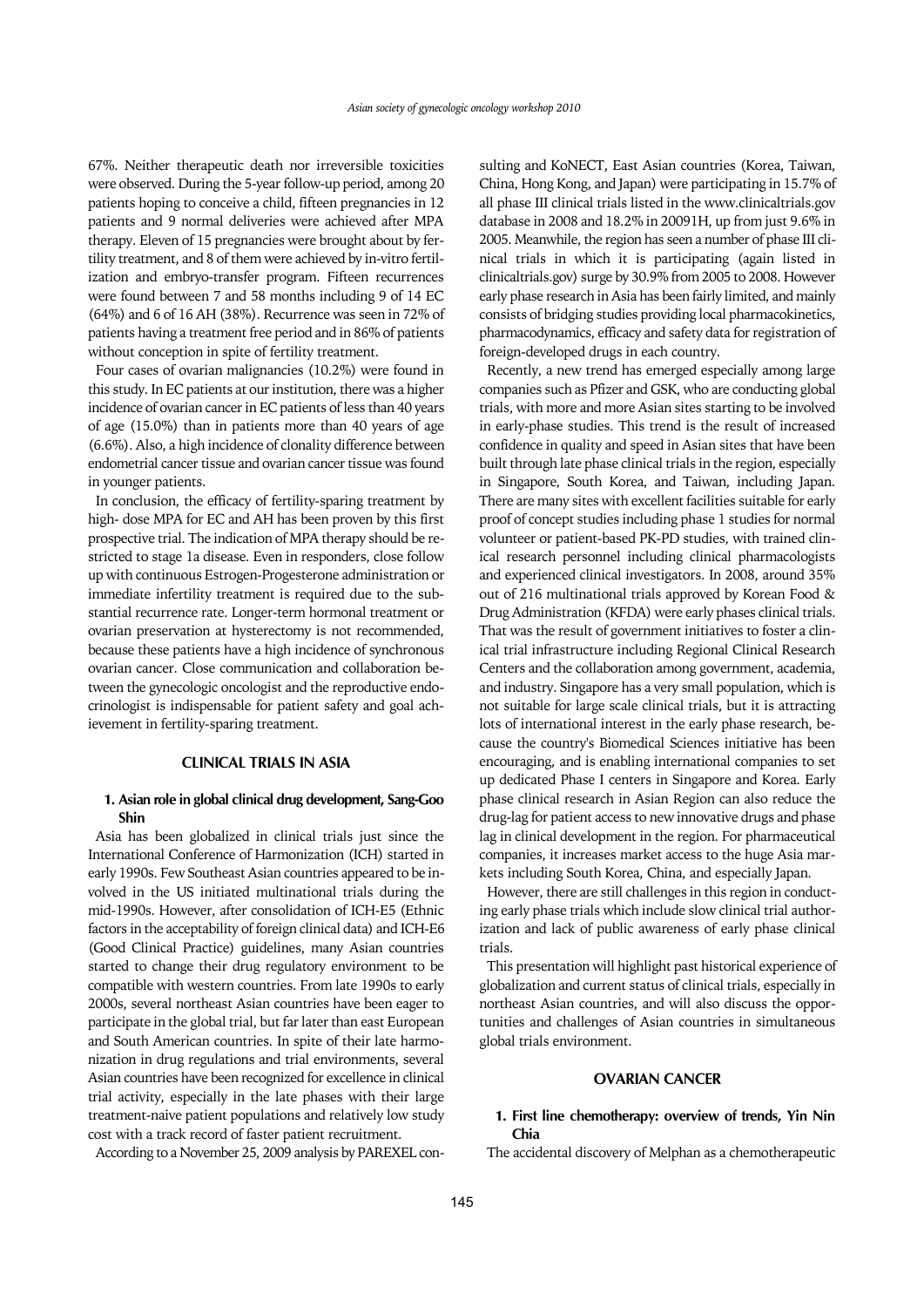agent during World War II has revolutionized the treatment of epithelial ovarian cancers. Since then, many new chemotherapeutic agents have emerged and have dramatically improved the survival of an otherwise fatal disease. In the 1990s, the discovery of platinum was a great milestone forward in further improving the outcome. By the late 1990s and early 2000s, the combination of platinum and taxane has become the new standard of care in the first line management of epithelial ovarian cancers.

In recent years, attempts have been made both in terms of new agents as well as the route/dose of administration to further improve upon this current standard. Docetaxel may be considered as an alternative to paclitaxel in those in whom peripheral neuropathy is a concern. GOG 172 trial of IP-IV chemotherapy in 2006 found an impressive improvement in median overall survival of 16 months resulting in a NCI alert in 2006 to support a first line regimen containing IP cisplatin and IV/IP taxane in women with optimally debulked stage III epithelial ovarian cancers.<sup>67</sup>

The Japanese GOG in a recently published a RCT in Lancet 2009 showed an improvement in overall progression free survival (PFS) with dose dense chemotherapy using weekly paclitaxel in combination with 3 weekly platinum *ie*, 28.0 months versus 17.2 months in the traditional 3 weekly regimen.<sup>68</sup>

Most recently, a phase III trial by GOG of Bevacizumab presented in American Society of Clinical Oncology (ASCO) 2010 showed a PFS of 14.1 months (carbo/paclitaxol/bevacizumab +maintenance bevaxizumb versus 11.2 months (carbo/paclitaxol/bevacizumab) versus 10.3 months (control arm carbo/paclitaxol only). Recognizing that epithelial ovarian cancers are a heterogeneous group of diseases, there is also a trend towards immunotherapy in the management of epithelial ovarian cancers.

## **2. Neo-adjuvant chemotherapy (NACT) in ovarian cancer, Sarikapan Wilailak**

Bulky scattered disease in difficult sites precludes optimal cytoreductive surgery. With regard to chemotherapy, ovarian cancer is moderately sensitive to chemotherapy, and it is difficult for bulky disease to be completely diminished by chemotherapy.

NACT is the administration of cytotoxic chemotherapy before attempting aggressive cytoreductive surgery for treating women with advanced-stage epithelial ovarian cancer.<sup>69</sup> This approach was first used at Yale University in 1979. The diagnosis of ovarian cancer was based on cytologic or histologic specimens and diagnostic imaging findings consistent with ovarian cancer. The initial approach used at Yale University was to reserve NACT for patients who were too medically infirmed to tolerate aggressive cytoreductive surgery. A decade after its use in that regard, NACT was then offered to the patients who, by CT criteria, were unlikely to be optimally surgically cytoreduced.

A meta-analysis of Bristow et al.<sup>70</sup> which included 6,885 patients with stages III and IV ovarian cancer, reported an optimal cytoreduction rate  $(< 2$  cm residual disease) of 42%. Also, only a small fraction of patients were cytoreduced to microscopic disease. A recent GOG study reported that only 23% of 1,895 stage III patients and only 8% of 360 stage IV patients were cytoreduced to microscopic disease.<sup>71</sup> One of the most important prognostic factors of ovarian cancer is residual disease after surgery. Therefore, to reduce residual disease after surgery to the level of  $\leq 1$  cm or no gross residual is vital. NACT would be beneficial in terms of having patients in a better preoperative status (*ie*, nutritional status, ascites, pleural effusion), having a higher rate of surgical cytoreduction to no visible disease, and less operative morbidity including shorter time, less blood loss, and shorter hospitalization.

To date, two meta-analyses have been published.<sup>72,73</sup> The first in 2006 by Bristow and Chi<sup>72</sup> reviewed 22 cohorts of patients with stages III and IV ovarian cancer (835 patients) who received NACT with a platinum-based regimen prior to surgery. The authors concluded that NACT survival outcomes are overall infusion compared to conventional primary surgery. More recently in 2009, Kang and Nam<sup>73</sup> performed a meta-analysis using a random-effects model to perform statistical analysis that accounts for the sample heterogenicity and retrospective nature of the studies in order to obtain more reliable results. Twenty one studies were reviewed. Their results agree with Bristow et al. in that NACT affords greater optimal cytoreduction rates. Interestingly, they found a trend for increased median overall survival in the NACT group. However, this was not significant.

Only one well controlled randomized trial comparing NACT with primary cytoreductive surgery has been completed and two trials are currently underway. The European Organisation for Research and Treatment of Cancer (EORTC) completed randomized trial of 718 patients revealed the same over-all survival, whereas the complication rates were higher in the primary cytoreductive group. In the United Kingdom, recruiting patients for a trial of chemotherapy or upfront surgery (CHORUS) is underway, with a goal of 550 patients. Lastly, the Japanese Clinical Oncology Group (JCOG) is randomizing 300 patients to either the NACT or primary cytoreductive arm.

NACT followed by surgery is best suited for patients with medical co-morbidities not able to undergo aggressive cytoreductive surgeries, and for patients deemed to have unresectable disease. However, the ability to predict unresectable disease remains limited and this in itself remains a major factor in selecting patients who would be appropriate candidates for NACT. The proper number of cycles given prior to surgery is to be defined. Significant benefits of NACT will be lost if the patient is not operated on promptly or if less than optimal surgical cytoreduction is performed.

## **3. Optimal surgical management for ovarian cancer, Sang Yoon Park**

Among several prognostic factors, postoperative residual tumor size is the only changeable factor when physicians man-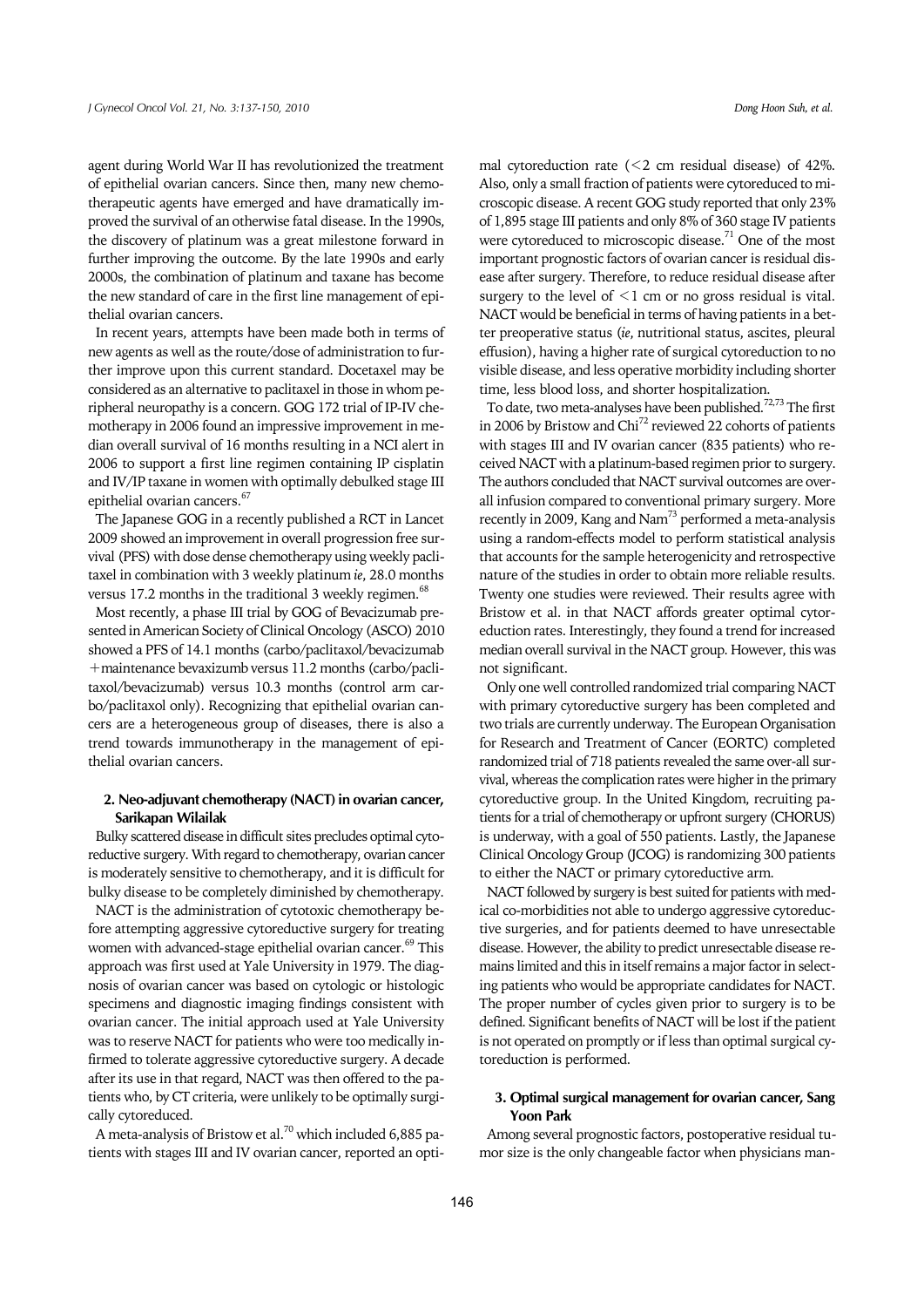age the patients. We should keep in mind that the morbidity of surgery should not interrupt postoperative adjuvant chemotherapy because chemosensitivity is one of the most important prognostic factors.

Not only advanced ovarian cancer but also early ovarian cancer is confirmed after pathologic examination from extensive surgery in the current FIGO staging system: hysterectomy, BSO, omentectomy, lymph node dissection, peritoneal biopsy, and washing cytology are essential surgical procedures for optimal staging. In early ovarian cancer, unique characteristics, such as a higher incidence of non-serous histology and co-existence of endometriosis, have been identified. Ovarian carcinogenesis from endometriosis has been reported.<sup>74</sup> Endometriosis mimics ovarian cancer clinically. Complete excision of suspicious lesion for endometriosis or ovarian cancer may be important in the surgical management of ovarian cancer because intra-operative differentiation of endometriosis from ovarian cancer is difficult.

Advanced epithelial ovarian cancer typically presents with widely disseminated intra-abdominal disease. The standard treatment of advanced epithelial ovarian cancer (EOC) includes primary cytoreductive surgery followed by adjuvant systemic chemotherapy. The goal of primary surgery for advanced EOC is to accurately establish a diagnosis and leave little or no residual disease. Although there are no RCT supporting cytoreductive surgery, nearly every retrospective and prospective study has demonstrated an inverse relationship between residual tumor diameter and patient survival.<sup>75</sup>

A substantial number of patients with advanced-stage ovarian cancer present with bulky upper abdominal disease, malignant pleural effusions, or even intraparenchymal liver disease, and may require diaphragmatic or intestinal procedures, splenectomy with/without a distal pancreatectomy, and peritoneal stripping to achieve an optimal cytoreduction. Recent data demonstrate the technical feasibility of ultra-radical surgery and the significant survival advantage afforded by optimal tumor removal even in stage IV patients.

Surgery for ovarian cancer requires that the abdominal incision be adequate to explore the entire abdominal cavity and allow safe cytoreductive surgery. Any ascites or free peritoneal fluid should be collected for cytology. If no free peritoneal fluid is present, separate peritoneal washings can be obtained from the pelvis, paracolic gutters, and infradiaphragmatic area. Patients with stage III or IV disease do not require cytologic assessment. All peritoneal surfaces including the surface of both diaphragms and the serosa and mesentery of the entire gastrointestinal tract should be visualized and palpated for evidence of metastatic disease with careful inspection of the omentum and removal, if possible.

In addition to conventional optimal staging surgery, splenectomy, distal pancreatectomy, liver resection, resection of tumor from the porta hepatis, cholecystectomy, total colectomy, pelvic peritonectomy, diaphragmatic stripping and/or resection should be tried to attain minimum residual disease as an extensive surgery. Sometimes video assisted thoracosocpic surgery (VATS), wedge resection of the stomach, pelvic bone resection, and abdominal wall resection may be needed.

Although clinical CR can be achieved in many patients with advanced EOC using a combination of cytoreductive surgery and chemotherapy, the disease will likely recur and require further intervention. Complete resection of the tumor recurrence was one of the most powerful determinants of prolonged survival. Surgery for recurrent EOC should therefore be considered for patients with a localized recurrence, an extended disease-free interval of at least 6 to 12 months, and a good performance status. The resection of isolated hepatic and extra-abdominal disease such as solitary lung or central nervous system (CNS) lesions also seems to afford a similar survival advantage for the affected patients.

**4. Research targets in targeted therapy, Hidetaka Katabuchi** While advances in chemotherapy have certainly improved the prognosis for ovarian cancer patients, survival rates and the long-term prognosis remains poor. Current clinical management of ovarian cancer exists against a background of insufficient information regarding precursor cells, risk factors, and the mechanisms of carcinogenesis and dissemination. Recently, clinical trials of chemotherapy combined with molecular targets developed for other diseases, particularly antiangiogenic drugs, have been conducted to ovarian cancer, but the anticipated results have not always been obtained. In this lecture, we extracted keywords from ovarian cancer research and, based on these as starting points, discuss the outlook for the development of novel therapeutic strategies for ovarian cancer.

The precursor cells of ovarian cancer have not yet been identified, and one of the major reasons underlying the dismal prognosis of this disease is that nearly 75% of cases are already at an advanced stage at diagnosis. Moreover, each of the four main cancer tissue types, serous, mucinous, endometrioid and clear cell adenocarcinoma, has different clinical features and, thus, the precursor cell type may be different for each of these tissues. Among the potential precursor cell types, ovarian surface epithelium and inclusion cysts are the most likely candidates.<sup>76,77</sup> One basis for this supposition is the existence of *de novo* ovarian cancer, which is common among serous adenocarcinomas. For serous tissue types, we should also mention the adenoma-carcinoma sequence progressing from an adenoma/borderline malignancy through a micropapillary variant to a carcinoma. Furthermore, recent studies of women with *BRCA1/2* mutations undergoing riskreducing salpingo-oophorectomy have highlighted the distal fallopian tube as a common (80%) site of tumor origin. Additional studies of unselected women with pelvic serous carcinoma have demonstrated that serous tubal intraepithelial carcinoma may precede a significant percentage of these pelvic tumors. On the other hand, in some mucinous, endometrioid, and clear cell adenocarcinomas, there is a process of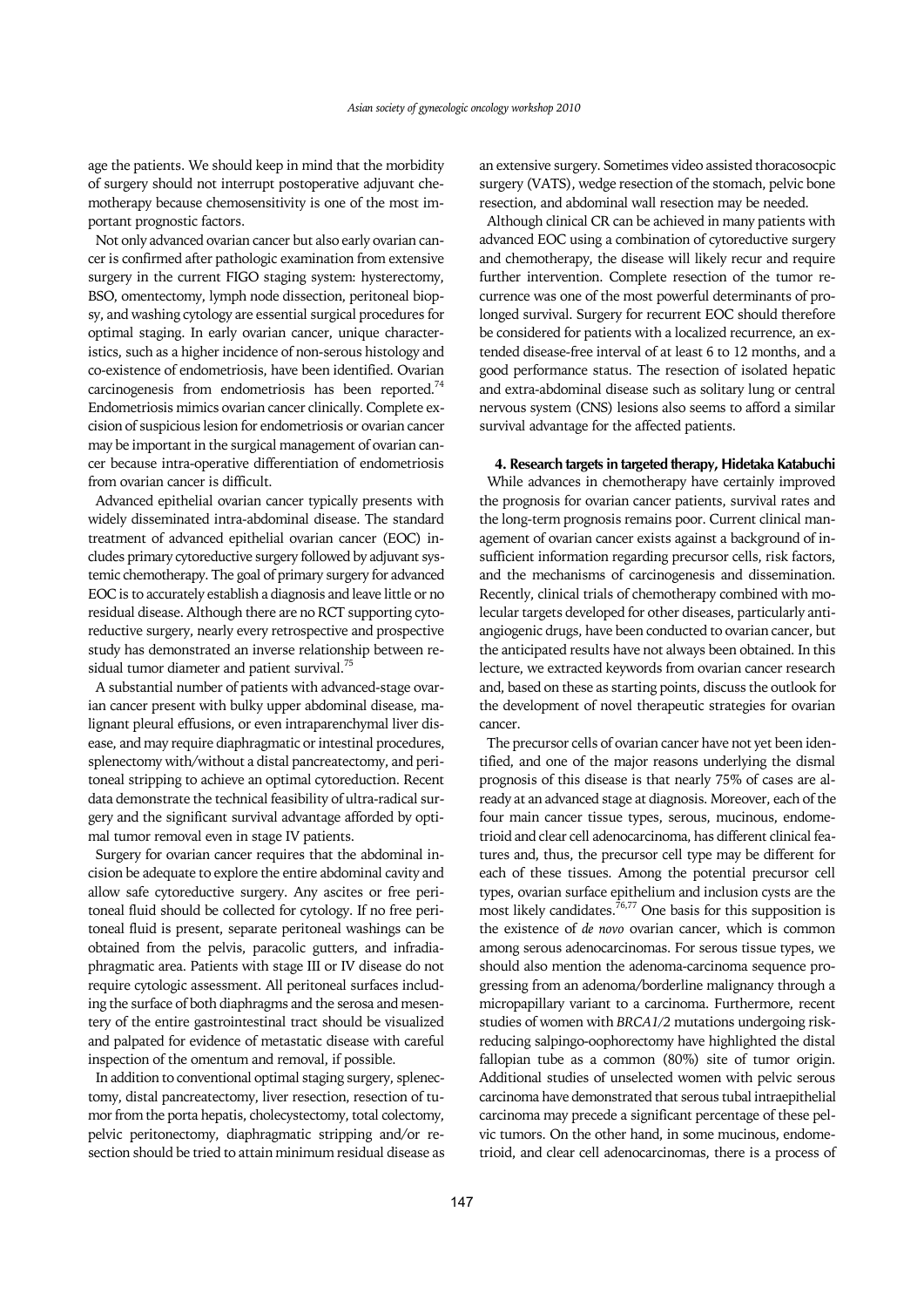malignant alteration of the respective benign adenoma or of endometriosis. Among these malignant alterations are borderline malignancy and atypical endometriosis.

Epidemiology provides an important basis for considering cancer risk factors. Human papilloma virus in cervical cancer and estrogens in endometrial cancer are classic examples of cancer risk factors. The development of ovarian cancer is influenced by lifetime ovulation frequency and incessant ovulation is still considered a leading risk factor.<sup>76</sup> Meanwhile, the peak age for ovarian cancer corresponds to the physiologic rise in pituitary gonadotropins seen during perimenopause and the prevalent expression of gonadotropin receptors by many ovarian cancers suggests that these hormones are an important factor in carcinogenesis. The possible connection between chemical substances, such as talc, and cancer also requires further attention as the peritoneal cavity of women is linked to the external environment via the fallopian tubes, and the incidence of ovarian cancer is high in advanced countries, which tend to have higher levels of environmental pollution.

With the discovery of the *BRCA1/2* gene in the breast-ovarian cancer syndrome, and the abnormal mismatched repair gene in the Lynch syndrome, a part of the ovarian cancer carcinogenesis process has also been clarified. Specific gene abnormalities in each type of ovarian cancer have also been identified, including *KRAS* in mucinous adenocarcinoma, *PTEN* and β-catenin in endometrioid adenocarcinoma, and *KRAS* in clear cell adenocarcinoma. Moreover, from studies of carcinogenesis at the molecular level, serous adenocarcinomas have been classified as low-grade based on *BRAF* and *KRAS* abnormalities and as high-grade based on *p53*, *HER2/neu*, and *AKT2* abnormalities.

In recent studies involving the transfer of abnormal candidate genes using immortalized ovarian surface epithelium,<sup>78-80</sup> the tumor formation stage has been reached, but differentiation to ovarian cancer-specific tissue types has not been achieved. Further elucidation of ovarian cancer-specific precursor cells, risk factors, and the mechanisms of carcinogenesis is needed. Based on such findings, a change in our current perspective may pave the way for the development of novel treatments for ovarian cancer.

## **ADDENDUM**

During break times, approaching meeting schedules and a few promotions of other societies were introduced. A promotion slide of the ASGO online homepage was presented to encourage Asian gynecologic oncologists to sign up for the membership of the ASGO. In addition, the interim meeting of Asia Oceania research organisation on Genital Infections (AOGIN) scheduled for March 17-19, 2011 at Bali, Indonesia before the 5th biennial meeting of the year of 2012. On April 2-3 of next year, the International Gynecologic Cancer Society (IGCS) regional meeting on gynecologic cancers will be held in New Delhi, India. Finally, the 2nd biennial meeting of ASGO will be held November 4-5, 2011 in Seoul, Korea.

Thanks to all the speakers, the slides and video clips are available at the ASGO homepage, asiansgo.org with permissions.

#### **CONFLICT OF INTEREST**

No potential conflict of interest relevant to this article was reported.

## **REFERENCES**

- 1. Ferlay J, Shin HR, Bray F, Forman D, Mathers C, Parkin DM. Estimates of worldwide burden of cancer in 2008: GLOBOCAN 2008. Int J Cancer. Epub 2010 Jun 17. DOI: 10.1002/ijc.25516.
- 2. Parkin DM, Bray F, Ferlay J, Pisani P. Global cancer statistics, 2002. CA Cancer J Clin 2005; 55: 74-108.
- 3. Parkin DM. Global cancer statistics in the year 2000. Lancet Oncol 2001; 2: 533-43.
- 4. Singh V, Sehgal A, Luthra UK. Screening for cervical cancer by direct inspection. BMJ 1992; 304: 534-5.
- 5. Nene BM, Deshpande S, Jayant K, Budukh AM, Dale PS, Deshpande DA, et al. Early detection of cervical cancer by visual inspection: a population-based study in rural India. Int J Cancer 1996; 68: 770-3.
- 6. Wesley R, Sankaranarayanan R, Mathew B, Chandralekha B, Aysha Beegum A, Amma NS, et al. Evaluation of visual inspection as a screening test for cervical cancer. Br J Cancer 1997; 75: 436-40.
- 7. Visual inspection with acetic acid for cervical-cancer screening: test qualities in a primary-care setting. University of Zimbabwe/ JHPIEGO Cervical Cancer Project. Lancet 1999; 353: 869-73.
- 8. Belinson JL, Pretorius RG, Zhang WH, Wu LY, Qiao YL, Elson P. Cervical cancer screening by simple visual inspection after acetic acid. Obstet Gynecol 2001; 98: 441-4.
- 9. Denny L, Kuhn L, De Souza M, Pollack AE, Dupree W, Wright TC Jr. Screen-and-treat approaches for cervical cancer prevention in low-resource settings: a randomized controlled trial. JAMA 2005; 294: 2173-81.
- 10. Schiffman M, Castle PE. When to test women for human papillomavirus. BMJ 2006; 332: 61-2.
- 11. Schiffman M, Herrero R, Hildesheim A, Sherman ME, Bratti M, Wacholder S, et al. HPV DNA testing in cervical cancer screening: results from women in a high-risk province of Costa Rica. JAMA 2000; 283: 87-93.
- 12. Medeiros LR, Rosa DD, da Rosa MI, Bozzetti MC, Zanini RR. Efficacy of human papillomavirus vaccines: a systematic quantitative review. Int J Gynecol Cancer 2009; 19: 1166-76.
- 13. Paavonen J, Jenkins D, Bosch FX, Naud P, Salmeron J, Wheeler CM, et al. Efficacy of a prophylactic adjuvanted bivalent L1 virus-like-particle vaccine against infection with human papillomavirus types 16 and 18 in young women: an interim analysis of a phase III double-blind, randomised controlled trial. Lancet 2007; 369: 2161-70.
- 14. Romanowski B, de Borba PC, Naud PS, Roteli-Martins CM, De Carvalho NS, Teixeira JC, et al. Sustained efficacy and immunogenicity of the human papillomavirus (HPV)-16/18 AS04 adjuvanted vaccine: analysis of a randomised placebo-controlled trial up to 6.4 years. Lancet 2009; 374: 1975-85.
- 15. Einstein MH, Baron M, Levin MJ, Chatterjee A, Edwards RP, Zepp F, et al. Comparison of the immunogenicity and safety of Cervarix and Gardasil human papillomavirus (HPV) cervical cancer vac-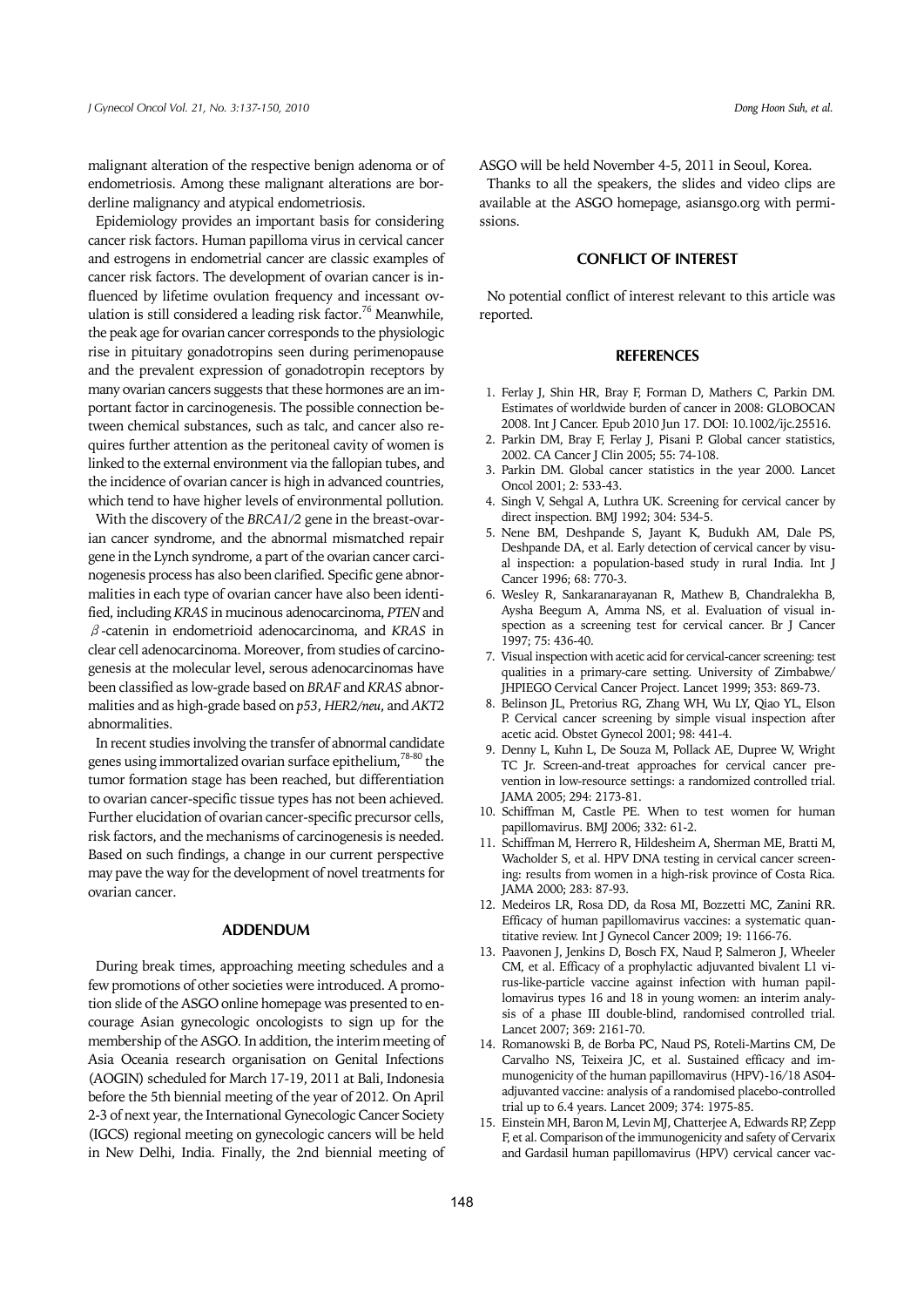cines in healthy women aged 18-45 years. Hum Vaccin 2009; 5: 705-19.

- 16. Brown DR, Kjaer SK, Sigurdsson K, Iversen OE, Hernandez-Avila M, Wheeler CM, et al. The impact of quadrivalent human papillomavirus (HPV; types 6, 11, 16, and 18) L1 virus-like particle vaccine on infection and disease due to oncogenic nonvaccine HPV types in generally HPV-naive women aged 16-26 years. J Infect Dis 2009; 199: 926-35.
- 17. Munoz N, Manalastas R Jr, Pitisuttithum P, Tresukosol D, Monsonego J, Ault K, et al. Safety, immunogenicity, and efficacy of quadrivalent human papillomavirus (types 6, 11, 16, 18) recombinant vaccine in women aged 24-45 years: a randomised, double-blind trial. Lancet 2009; 373: 1949-57.
- 18. FUTURE II Study Group. Prophylactic efficacy of a quadrivalent human papillomavirus (HPV) vaccine in women with virological evidence of HPV infection. J Infect Dis 2007; 196: 1438-46.
- 19. de Sanjose S, Diaz M, Castellsague X, Clifford G, Bruni L, Munoz N, et al. Worldwide prevalence and genotype distribution of cervical human papillomavirus DNA in women with normal cytology: a meta-analysis. Lancet Infect Dis 2007; 7: 453-9.
- 20. Sharma R, Bailey J, Anderson R, Murdoch J. Laparoscopically assisted radical vaginal hysterectomy (Coelio-Schauta): a comparison with open Wertheim/Meigs hysterectomy. Int J Gynecol Cancer 2006; 16: 1927-32.
- 21. Hopkins MP, Schnettler W. Anatomic identification and functional outcomes of the nerve sparing Okabayashi radical hysterectomy. Gynecol Oncol 2007; 107: 2-3.
- 22. Fujii S, Takakura K, Matsumura N, Higuchi T, Yura S, Mandai M, et al. Anatomic identification and functional outcomes of the nerve sparing Okabayashi radical hysterectomy. Gynecol Oncol 2007; 107: 4-13.
- 23. Dargent D. Radical abdominal trachelectomy and pelvic lymphadenectomy with uterine conservation and subsequent pregnancy in the treatment of early invasive cervical cancer. Am J Obstet Gynecol 2002; 187: 1728.
- 24. Plante M, Renaud MC, Hoskins IA, Roy M. Vaginal radical trachelectomy: a valuable fertility-preserving option in the management of early-stage cervical cancer. A series of 50 pregnancies and review of the literature. Gynecol Oncol 2005; 98: 3-10.
- 25. Kim JH, Park JY, Kim DY, Kim YM, Kim YT, Nam JH. Fertility-sparing laparoscopic radical trachelectomy for young women with early stage cervical cancer. BJOG 2010; 117: 340-7.
- 26. Olawaiye A, Del Carmen M, Tambouret R, Goodman A, Fuller A, Duska LR. Abdominal radical trachelectomy: success and pitfalls in a general gynecologic oncology practice. Gynecol Oncol 2009; 112: 506-10.
- 27. Abu-Rustum NR, Neubauer N, Sonoda Y, Park KJ, Gemignani M, Alektiar KM, et al. Surgical and pathologic outcomes of fertility-sparing radical abdominal trachelectomy for FIGO stage IB1 cervical cancer. Gynecol Oncol 2008; 111: 261-4.
- 28. Maneo A, Chiari S, Bonazzi C, Mangioni C. Neoadjuvant chemotherapy and conservative surgery for stage IB1 cervical cancer. Gynecol Oncol 2008; 111: 438-43.
- 29. Covens A, Rosen B, Murphy J, Laframboise S, DePetrillo AD, Lickrish G, et al. How important is removal of the parametrium at surgery for carcinoma of the cervix? Gynecol Oncol 2002; 84: 145-9.
- 30. Milliken DA, Shepherd JH. Fertility preserving surgery for carcinoma of the cervix. Curr Opin Oncol 2008; 20: 575-80.
- 31. Wu J, Liu X, Hua K, Hu C, Chen X, Lu X. Effect of nerve-sparing radical hysterectomy on bladder function recovery and quality of life in patients with cervical carcinoma. Int J Gynecol

Cancer 2010; 20: 905-9.

- 32. Fu KK. Biological basis for the interaction of chemotherapeutic agents and radiation therapy. Cancer 1985; 55(9 Suppl): 2123-30.
- 33. Morris M, Eifel PJ, Lu J, Grigsby PW, Levenback C, Stevens RE, et al. Pelvic radiation with concurrent chemotherapy compared with pelvic and para-aortic radiation for high-risk cervical cancer. N Engl J Med 1999; 340: 1137-43.
- 34. Peters WA 3rd, Liu PY, Barrett RJ 2nd, Stock RJ, Monk BJ, Berek JS, et al. Concurrent chemotherapy and pelvic radiation therapy compared with pelvic radiation therapy alone as adjuvant therapy after radical surgery in high-risk early-stage cancer of the cervix. J Clin Oncol 2000; 18: 1606-13.
- 35. Rose PG, Bundy BN, Watkins EB, Thigpen JT, Deppe G, Maiman MA, et al. Concurrent cisplatin-based radiotherapy and chemotherapy for locally advanced cervical cancer. N Engl J Med 1999; 340: 1144-53.
- 36. Whitney CW, Sause W, Bundy BN, Malfetano JH, Hannigan EV, Fowler WC Jr, et al. Randomized comparison of fluorouracil plus cisplatin versus hydroxyurea as an adjunct to radiation therapy in stage IIB-IVA carcinoma of the cervix with negative para-aortic lymph nodes: a Gynecologic Oncology Group and Southwest Oncology Group study. J Clin Oncol 1999; 17: 1339-48.
- 37. Ryu HS, Kang SB, Kim KT, Chang KH, Kim JW, Kim JH. Efficacy of different types of treatment in FIGO stage IB2 cervical cancer in Korea: results of a multicenter retrospective Korean study (KGOG-1005). Int J Gynecol Cancer 2007; 17: 132-6.
- 38. Fujii S. Anatomic identification of nerve-sparing radical hysterectomy: a step-by-step procedure. Gynecol Oncol 2008; 111(Suppl 2): S33-41.
- 39. Young RC, Decker DG, Wharton JT, Piver MS, Sindelar WF, Edwards BK, et al. Staging laparotomy in early ovarian cancer. JAMA 1983; 250: 3072-6.
- 40. Camara O, Sehouli J. Controversies in the management of ovarian cancer: pros and cons for lymph node dissection in ovarian cancer. Anticancer Res 2009; 29: 2837-43.
- 41. Tozzi R, Kohler C, Ferrara A, Schneider A. Laparoscopic treatment of early ovarian cancer: surgical and survival outcomes. Gynecol Oncol 2004; 93: 199-203.
- 42. Park JY, Bae J, Lim MC, Lim SY, Seo SS, Kang S, et al. Laparoscopic and laparotomic staging in stage I epithelial ovarian cancer: a comparison of feasibility and safety. Int J Gynecol Cancer 2008; 18: 1202-9.
- 43. Zakashansky K, Bradley WH, Chuang L, Rahaman J, Dottino P. Recent advances in the surgical management of cervical cancer. Mt Sinai J Med 2009: 76: 567-76.
- 44. Mettler L, Meinhold-Heerlein I. The value of laparoscopic surgery to stage gynecological cancers: present and future. Minerva Ginecol 2009; 61: 319-37.
- 45. Chong GO, Park NY, Hong DG, Cho YL, Park IS, Lee YS. Learning curve of laparoscopic radical hysterectomy with pelvic and/or para-aortic lymphadenectomy in the early and locally advanced cervical cancer: comparison of the first 50 and second 50 cases. Int J Gynecol Cancer 2009; 19: 1459-64.
- 46. Kim TJ, Lee YY, Kim MJ, Kim CJ, Kang H, Choi CH, et al. Single port access laparoscopic adnexal surgery. J Minim Invasive Gynecol 2009; 16: 612-5.
- 47. Lee YY, Kim TJ, Kim CJ, Park HS, Choi CH, Lee JW, et al. Single port access laparoscopic adnexal surgery versus conventional laparoscopic adnexal surgery: a comparison of peri-operative outcomes. Eur J Obstet Gynecol Reprod Biol 2010; 151: 181-4.
- 48. Fader AN, Escobar PF. Laparoendoscopic single-site surgery